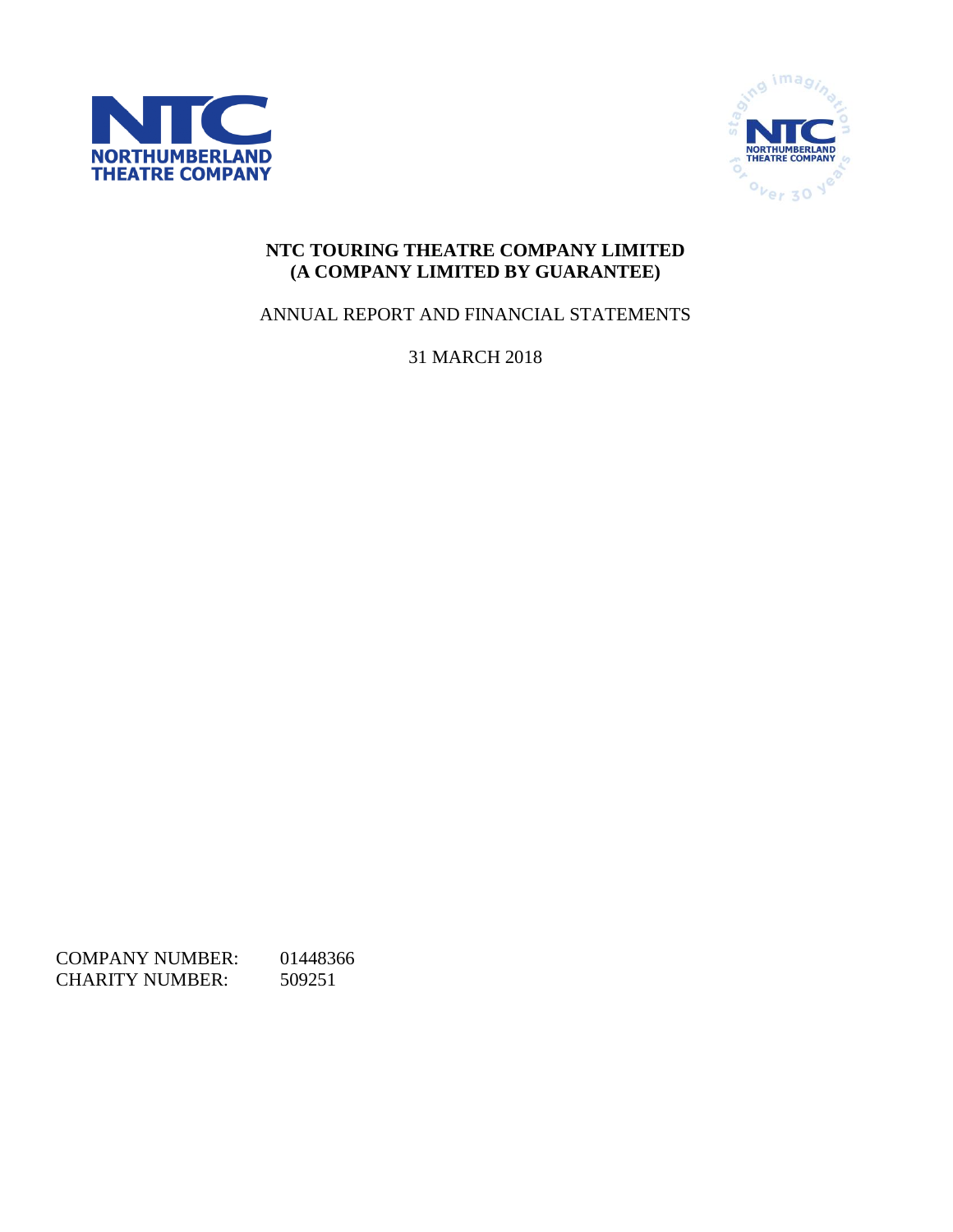## **ANNUAL REPORT AND FINANCIAL STATEMENTS**

## **31 MARCH 2018**

## **CONTENTS**

**Page**

|                                          | - -- -    |
|------------------------------------------|-----------|
| Report of the Directors                  | $1 - 10$  |
| Independent Examiner's Report            | 11        |
| <b>Statement of Financial Activities</b> | 12        |
| <b>Balance Sheet</b>                     | 13        |
| Notes to the Financial Statements        | $14 - 23$ |

*It never fails to impress me how NTC shows have a cast of so few, yet are so fantastic. From the simplistic, yet ever so effective set and backdrop, to the perfect background music and soundtrack and, of course, the topquality acting* Northumberland Gazette



*We watched The Princess and The Goblin at Capheaton, and it was brilliant. Creative, energetic and very funny. The cast is fantastic and the set design is so clever. Christmas doesn't start until I've seen the NTC show! It would be a CATastrophe if we missed it!* Audience member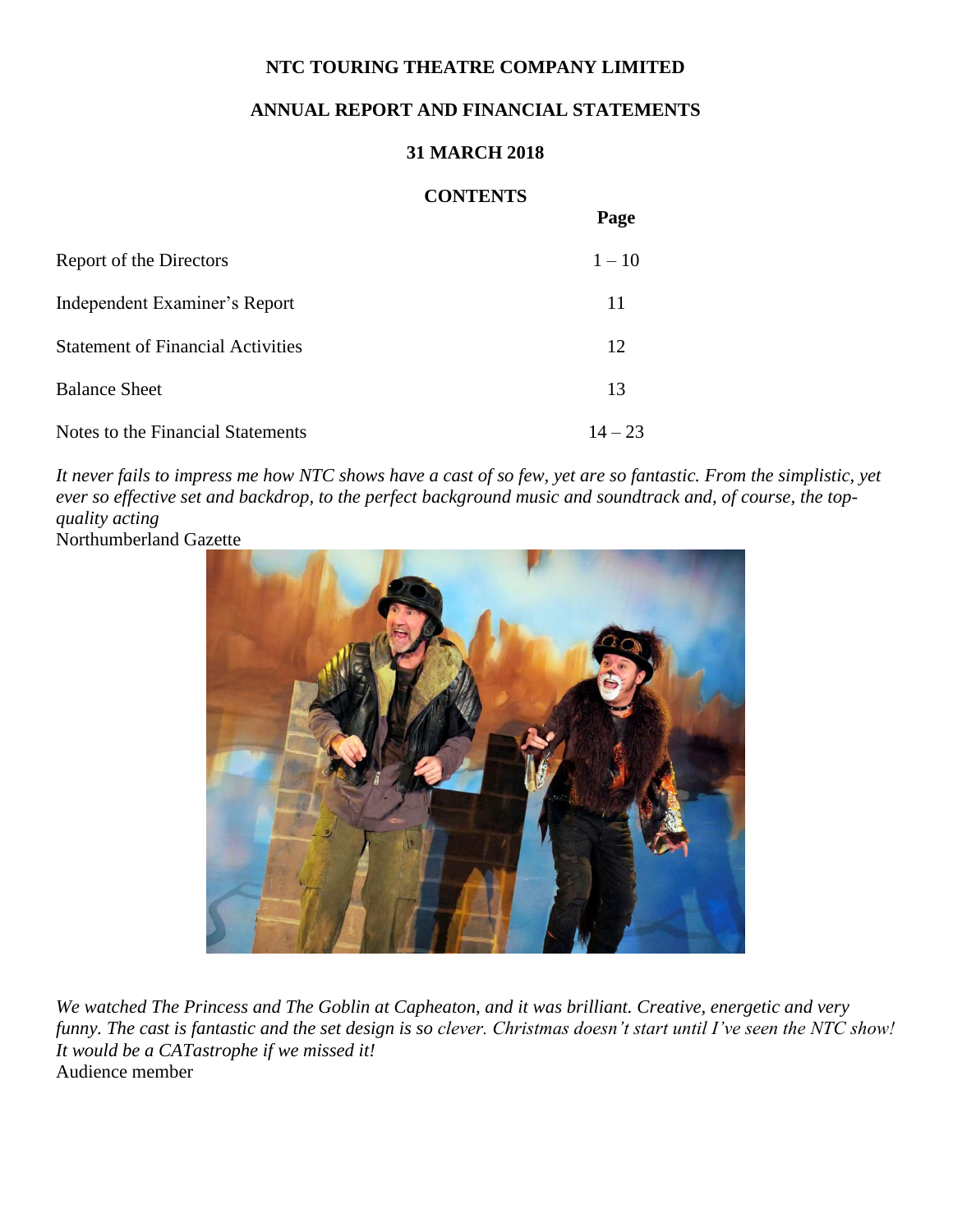## **REPORT OF THE DIRECTORS**

The Directors present their annual report on the affairs of the Company together with the financial statements and Independent Examiner's Report for the year ended 31 March 2018.

### **Aims and activities**

NTC Touring Theatre Company Ltd's mission statement is:

*To make professional touring theatre of the highest quality accessible to those communities who are theatrically disenfranchised through geographic, economic, social or transport constraint, theatre which is made in Northumberland for a national audience, theatre which is accessible and relevant, is innovative and entertains with integrity and humour. In addition, to provide the highest quality training and support to new and emerging theatre practitioners in the region, through on-the-job training opportunities.* 

### **Public benefit statement**

The Directors and management are committed to providing a public benefit and have taken into account the Charity Commission's guidance in this area. The Company's principal business is to make high quality, professional theatre accessible to those in theatre-less zones throughout the country, theatre which appeals to a broad audience with affordable ticket pricing and which engages new audiences. Through its employment schemes, to provide education and training in all areas of the performing arts, accessible to anyone over 18 in the Northern Region at no cost. In addition, the professional training received benefits public audiences and the wider community when the trainees enter the profession full time.

### **Achievements and performance**

The Company's principal business is the provision of a touring theatre service to communities of the region covered by the Arts Council England, North (ACEN) and nationally, thus making theatre accessible to those who may not otherwise attend.

This has been an exciting year; the new business model is working. However, we are reliant upon support from both the Arts Council and trusts and foundations to enable projects and NTC to succeed.

Notable activities during the year included:

- successfully producing three new plays and one retour;
- we finally sold the Playhouse, our home of over thirty years, and moved to the Dovecote Centre in Amble.

The Company relies on the sheer will of the staff to keep going, achieving amazing feats in only two days per week. It was particularly tough last year; the move was exhausting but also very exciting. We are very much looking forward to working in Amble and its surrounding area.

We provided three training opportunities for two emerging actors and a trainee stage manager this year. It has been a delight working with them and they have developed as artists in a short period of time.

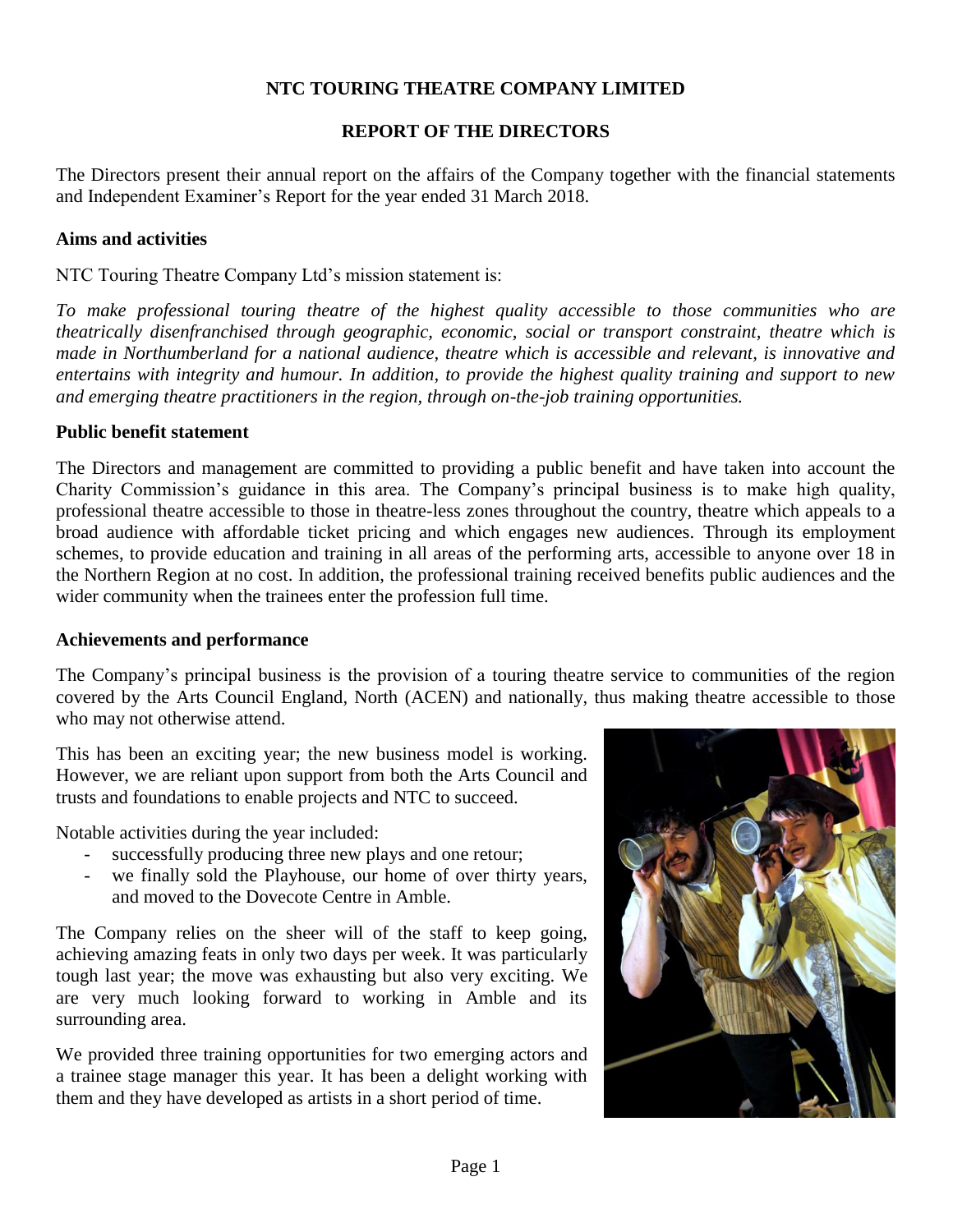## **REPORT OF THE DIRECTORS**

We would like to thank most warmly all those who have helped us this year; our funders who have supported us and enabled us to produce three exciting, different and challenging plays; the venues and promoters (many of whom are volunteers) who have continued to support us; our audiences who have come to see our shows, our Friends, who now number 56, and last, but not least all the actors, stage managers and design teams who have given their unstinting support to the Company.

After over 20 years as the Tours Manager for the company, Hilary Burns retired, many thanks to her for her unfailing enthusiasm and energy.

## Touring programme



During the year, the Company staged four plays: in the autumn it toured 'Barnaby Rudge' by Charles Dickens, dapted by Stewart Howson; for Christmas it was 'The Princess and the Goblin' by Karen Hirst; there was a quick reour of 'Dracula' by Stewart Howson and in the spring we oured a pop-up play based on more of Wilson's Tales 'The Disasters of Johnny Armstrong and Other Daft Tales'. The udience and critical response to these productions was  $x$ cellent.

Key statistics for the year include:

75% of the Company's work was new writing.

The Company employed 115 actor weeks in rehearsal and performance and 95% of actors were locally based.

The Company provided 43 weeks of employment for technical and production staff, 100% of whom were locally based.

There were the equivalent of 1.6 full-time staff, comprising Artistic Director, Tours Manager, Design Management Associate and Finance Manager.

The Company gave a total of 100 performances, of which 57% were in the Northern region. The total audience was 4,805.

Over 300 volunteer venue promoters supported the Company over the 3 shows. There were 27 new venues.

*Barnaby Rudge is one of Dickens' least known novels but there is a wonderful sense of excitement about arriving at a theatre, anticipating a new experience and trusting the actors, as master story-tellers, to draw their audience into a compelling tale.* Judy Bridge, Esk Valley News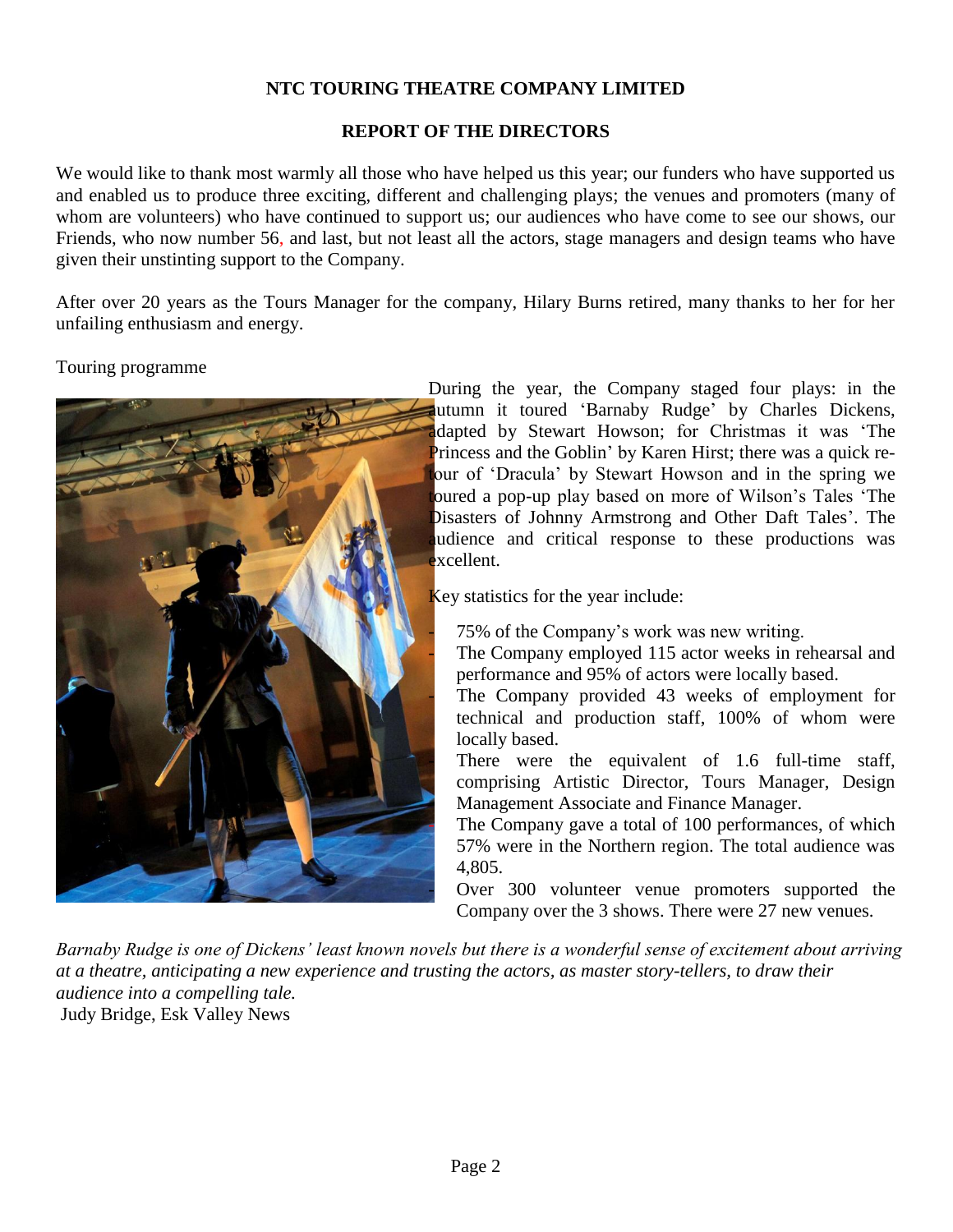## **REPORT OF THE DIRECTORS**

### Fundraising activities

We succeeded in raising £47,483 (2017 - £43,127) from Trusts and £0 (2017 - £44,995) from Arts Council for core and show costs. Many Trusts and Foundations are unable to support more than one project a year or offer the security of long term funding. However, a number of trusts have supported us as often as their guidelines permit and we would like to thank them for their continued support: The Joicey Trust, The Sir James Knott Trust, The Barbour Foundation and The 1989 Willan Charitable Trust, to name but a few. Sadly, this year the Arts Council chose not to support either of the shows for which we applied. Without their support our future is infinitely harder and we hope that we will be successful in the future. However, the nature of our work, which is to provide theatre to smaller audiences, inevitably means it is a struggle to compete with urban-based companies with larger projects and audiences.

This year's Theatre Tax Relief enabled us to produce 'Barnaby Rudge' a story by Charles Dickens adapted into a pertinent political play by Stewart Howson. Without the Theatre Tax Relief, we would not have been in a position to produce either the autumn or Christmas play this year. Theatre Tax Relief is proving to be very useful as it is one of the few sources of funding which can be relied upon annually.



*"Privileged to have watched such a quality performance in this area otherwise I would have had to travel 30-50 miles."* Audience member

We would like to thank everyone who contributed to our donation pot whilst on tour.

Other activities

We were involved in a number of workshops and activities during the year:

- 'The Disasters of Johnny Armstrong' by Louis Roberts was performed as a part of 'Tales with a Twist' for the Wilson's Tales Project and for the Area of Outstanding Natural Beauty (AONB) Annual Forum at Bamburgh Pavilion in September;
- A workshop was held for the production of 'Barnaby Rudge';
- An audition workshop was held these workshops are useful to both NTC and the participants, we find new and exciting actors and they hone their skills.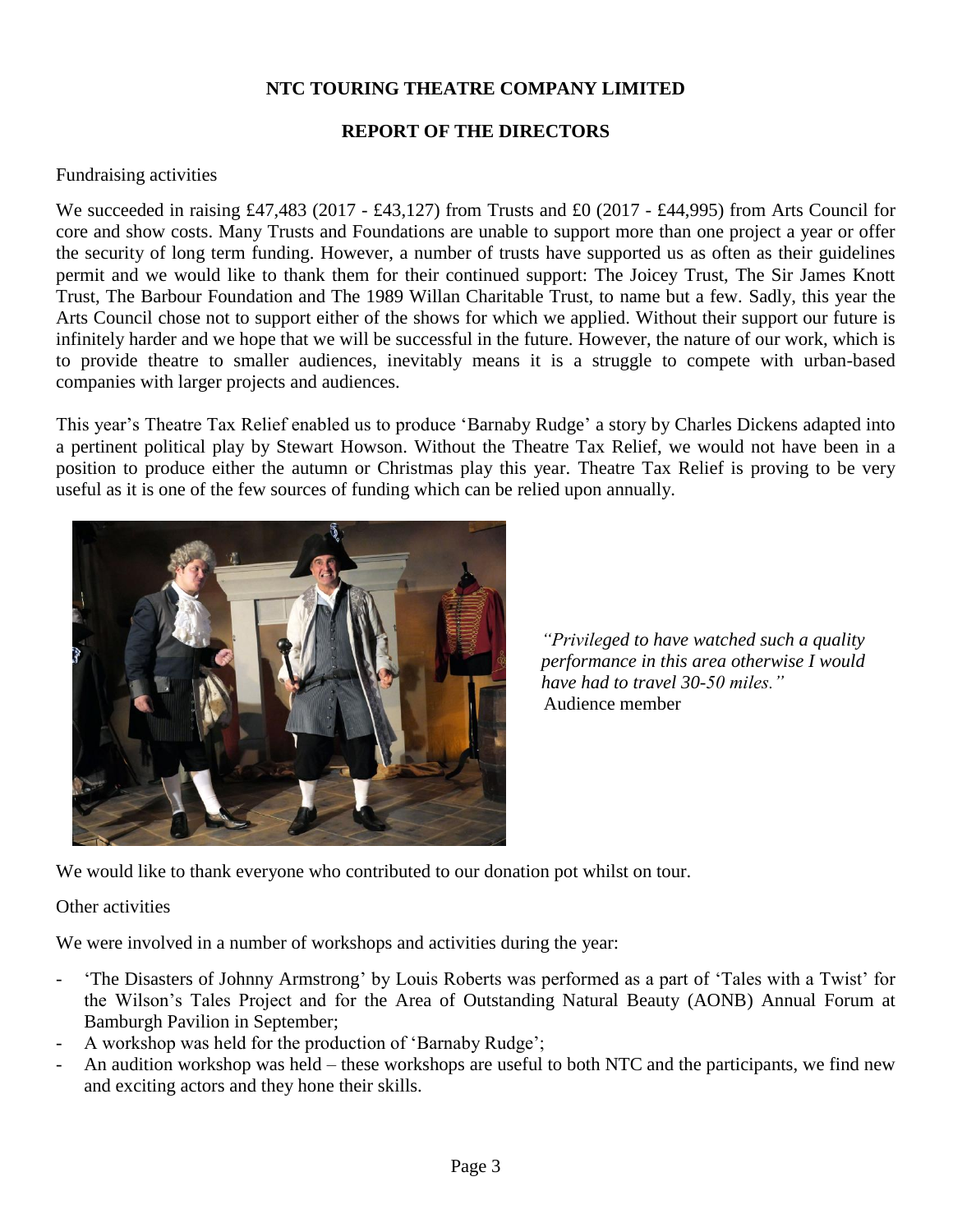# **REPORT OF THE DIRECTORS**

The Board would like to thank all the staff for their hard work.

### **Financial review**

A summary of income is shown below:



We have had a very busy year, 4 shows toured to many diverse audiences and a move. The decisions by Arts Council not to support either the autumn show or the Christmas show were a huge blow. We would like to particularly thank the actors, stage managers and design team for agreeing to work for rates significantly below the ideals set by ITC and Equity. The rates agreed between ITC and Equity look to be increasingly unachievable in the rural touring theatre world without consistent support by the Arts Council.

In recent years, charities have been encouraged to make their fixed assets work harder or to release some of the money-power of those assets. We were restricted due to an onerous and out-dated lease from making The Playhouse work harder as an asset and thus improving our sustainability. Instead we sought to realise some of our capital by selling the Playhouse. After three years of negotiation, the sale of the Playhouse to the Northumberland County Council was completed on 9 February 2018. The deal for the building sale itself was poor, there is little value to an ageing theatre in need of renovation, with limited income strands available to it; the sale resulted in an extraordinary loss of £371,674, this appears on the face of the Statement of Activities. However, we have also agreed a Service Level Agreement (SLA) with the County Council which will help to ensure our future for the next ten years, something which was in considerable doubt.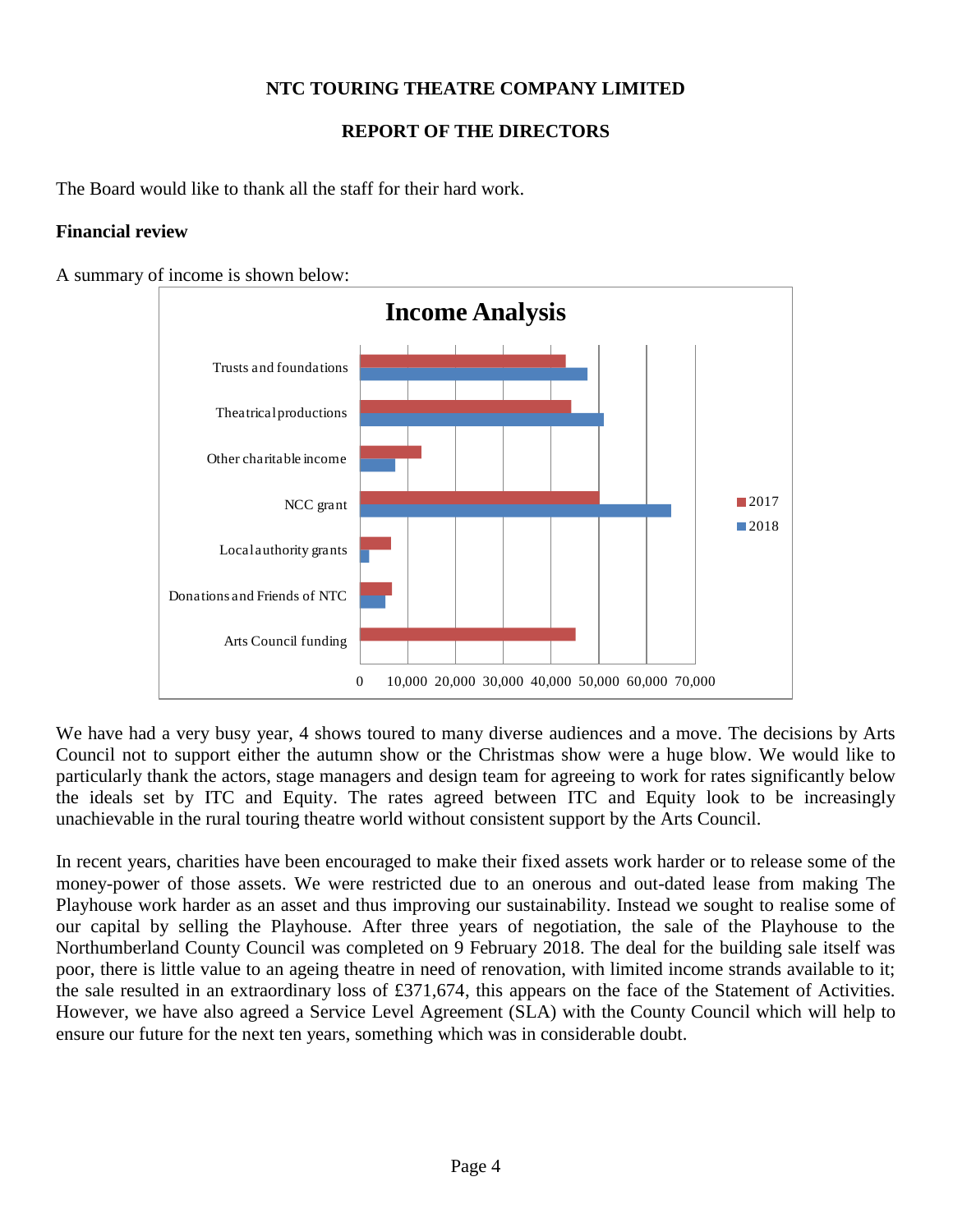### **REPORT OF THE DIRECTORS**

### Internal and external factors

We are a project-funded theatre company; we have to raise funds on a show by show basis. The lack of available recurring funding is a challenge. We are working towards a sustainable level of earned income to support core costs; the Theatre Tax Relief is helping us to achieve this.

#### Reserves policy and going concern

Since the cancellation of our Arts Council funding, the Company's reserves have reduced significantly. We believe that the new SLA with Northumberland County Council will enable the company to improve its reserves.

The move was costly. The free reserves of £34,101 include £22,000 left from the sale of the Playhouse; these monies are to be invested in assets to ensure the future of the charity. Thus, we currently only have £12,101 (2017 - £22,128) of free reserves, the Board have taken action to improve this situation through the disposal of the Playhouse and the signing of a new 10-year SLA with Northumberland County Council.

#### Investment policy

In part, monies received in advance for the new SLA are to be placed in a low-risk investment vehicle and will hopefully generate income of approximately 4% per annum which will bolster our free reserves.

#### Investment powers

The Directors are able to invest and deal with the monies of the Company not immediately required in such manner as they may from time to time determine.

*This type of work is so important, not just for the audiences but for the actors and as my first job straight out of training I have learnt far more skills and about the performer I want to be and the audiences I want to perform for than I would have if it was on a main house stage.* Colette Conlin, Trainee Actor

*Working with NTC was such an enriching experience for me and the roles of trainees that this organisation offers is such a fantastic opportunity to help younger professionals get the experience and knowledge to be able to work in their respected field. I am grateful for the opportunity I was given and to be a part of such a nurturing company that has everyone's best interests at heart*

Lydia Oliver, Trainee Stage Manager

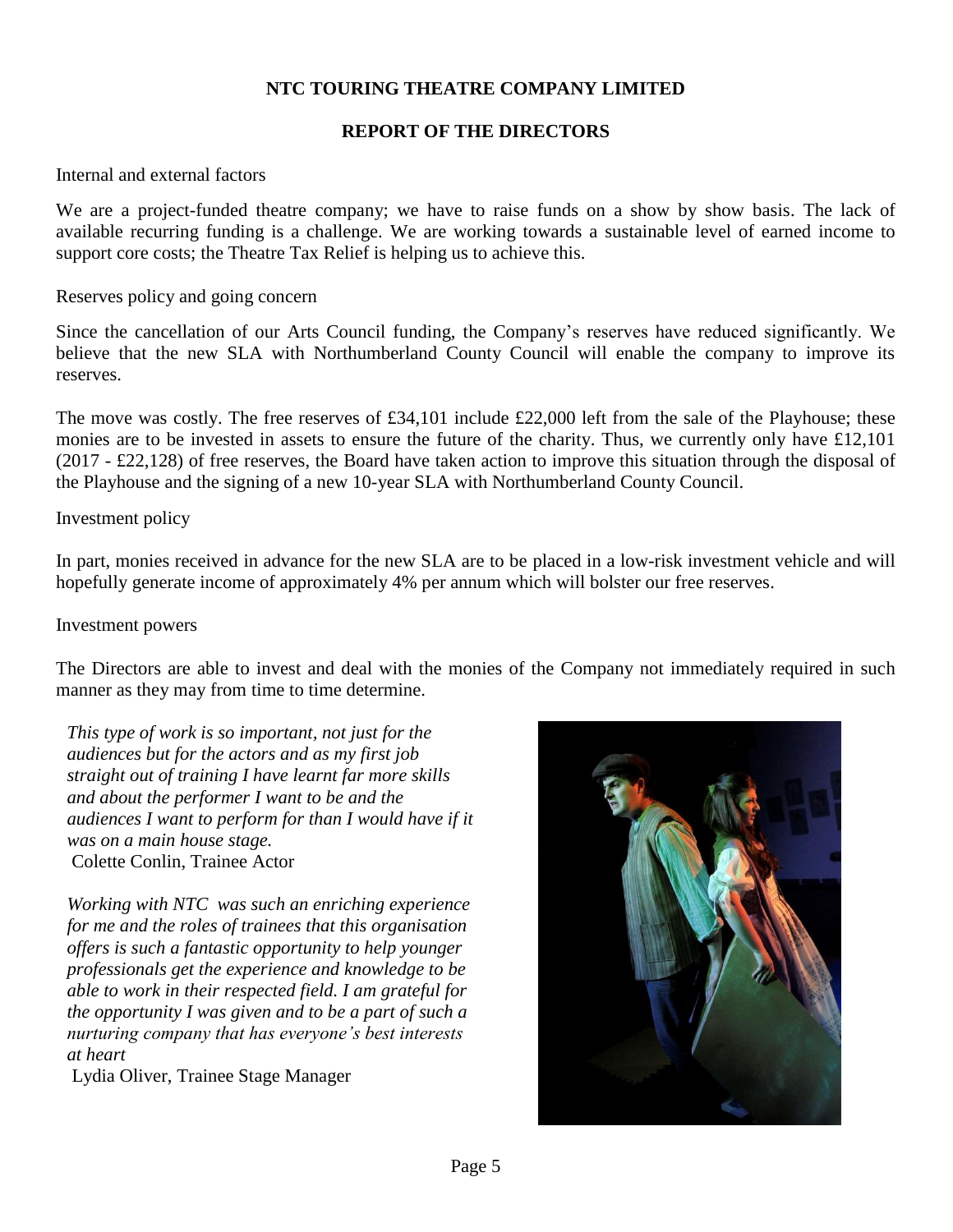## **REPORT OF THE DIRECTORS**

### **Plans for the future**

Confirmed tours in 2018-19:



**The Little Maid Who Danced to Every Mood** adapted from Helena Nyblom's Scandinavian children's adventure by Laura Jayne Ayres

Through dance, song and exciting physical theatre, we follow our heroine on her journey to find her true place in the world. Meeting grouchy farmers, a flock of flamenco dancing pigeons and finally a handsome prince - but is the life of a princess something our little maid truly wants? And will she still be allowed to dance?

### Key objectives

The new SLA with Northumberland County Council will enable us to plan with an increased degree of certainty, it will also allow us to invest in the future and to this effect two new employees joined us this year: Louis Roberts as Trainee Artistic Director and Natalie Barnes as the new Tours Administrator.

Our key objectives are to:

- Ensure a future base for the Company through the purchase of the Dovecote Centre, premises in which we currently reside under licence due to the goodwill of the Newcastle Diocese.
- Provide a community cultural hub to the people of Amble including theatre, small-scale cinema, music and other such events from our new premises.

### **HEARTSPUR** by Bob Shannon

The story of Harry Hotspur and the battle of Shrewsbury, set in gangland Newcastle in 1963, *'Henry IV Part 1*' meets *'Get Carter'* meets *'Six-Five Special'*: a jukebox tragedy! Using the very best of Shakespeare's words alongside modern dialogue and truly memorable songs from the girl bands of the sixties, this new play has a terrific plot, fiery characters, marvellous music and plenty of humour and drama.

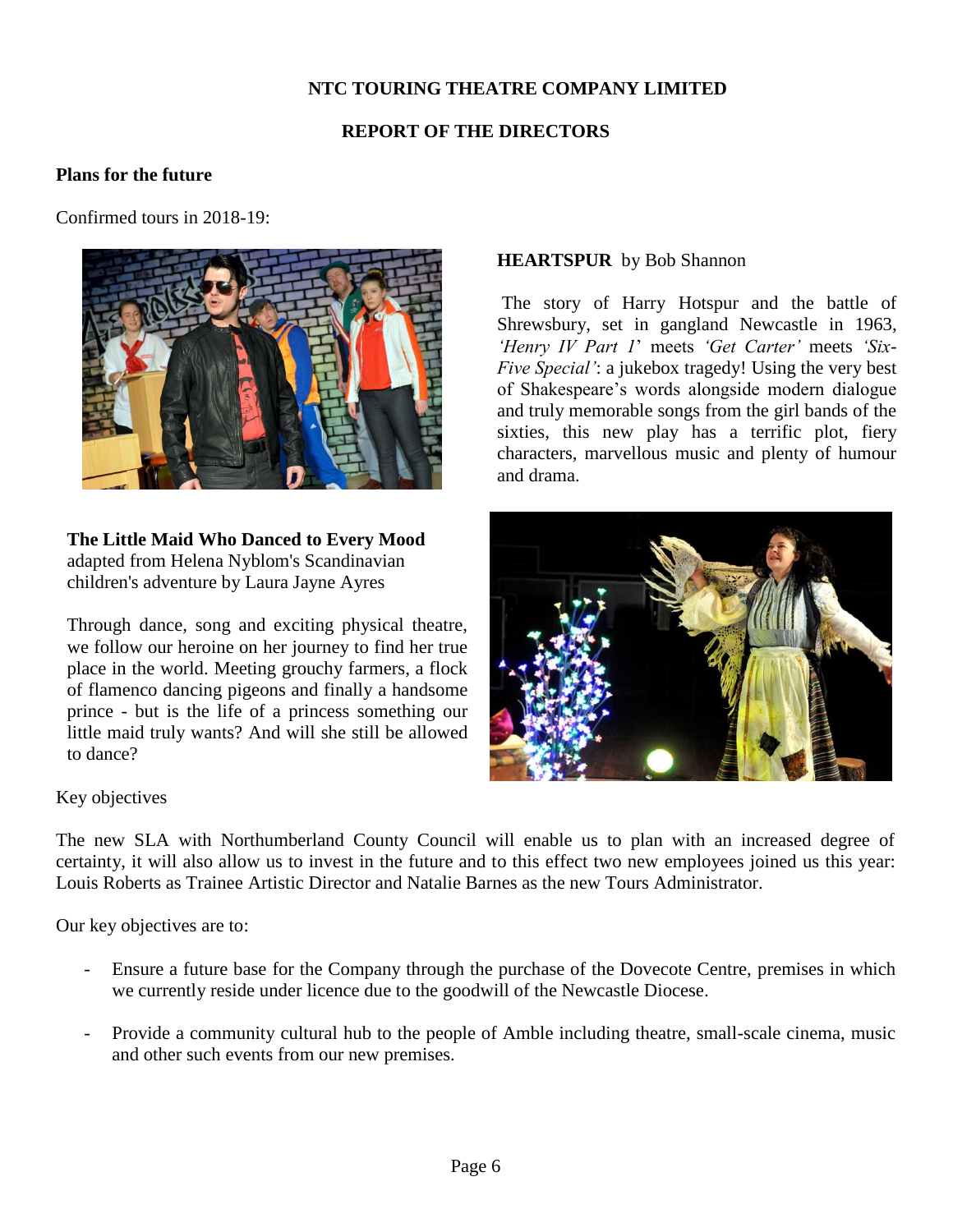## **REPORT OF THE DIRECTORS**

Key objectives

- Source a minimum of two funded shows per annum to enable the continuation of delivery of high quality theatre activities in rural and other disenfranchised communities.
- Achieve regular project funding from Arts Council and other funders.
- Seek funding to sustain quality training and support to new and emerging theatre practitioners in the region through trainee opportunities, master classes and workshops*.*

## **Structure, Governance and Management**

Governing document

The Company is a charitable company limited by guarantee, incorporated in England as the Northumberland Theatre Company Limited on 13 September 1979. The Company was established under a Memorandum of Association which established the objects and powers of the charitable company and is governed under its Articles of Association. The Company name was changed to NTC Touring Theatre Company Limited on 1 April 1994.

Recruitment and appointment of the management committee

The directors of the Company are also the charity trustees for the purposes of charity law and under the Company's Articles are known as members of the Management Committee. Under the Articles of Association, the members are elected at the AGM to serve a period of 3 years, subject to ratification at each AGM.

The following directors retire and put themselves forward for re-election:

B Ellis

Trustee induction and training

New trustees undergo an orientation period to brief them on their legal obligations under charity and company law, the content of the Memorandum and Articles of Association, the committee and decision-making processes, the business plan and the recent financial performance of the Company with the assistance of an induction pack. The trustees meet key employees and other trustees during this period.

Trustees are encouraged to attend brief internal training sessions when required where these will facilitate the undertaking of their role.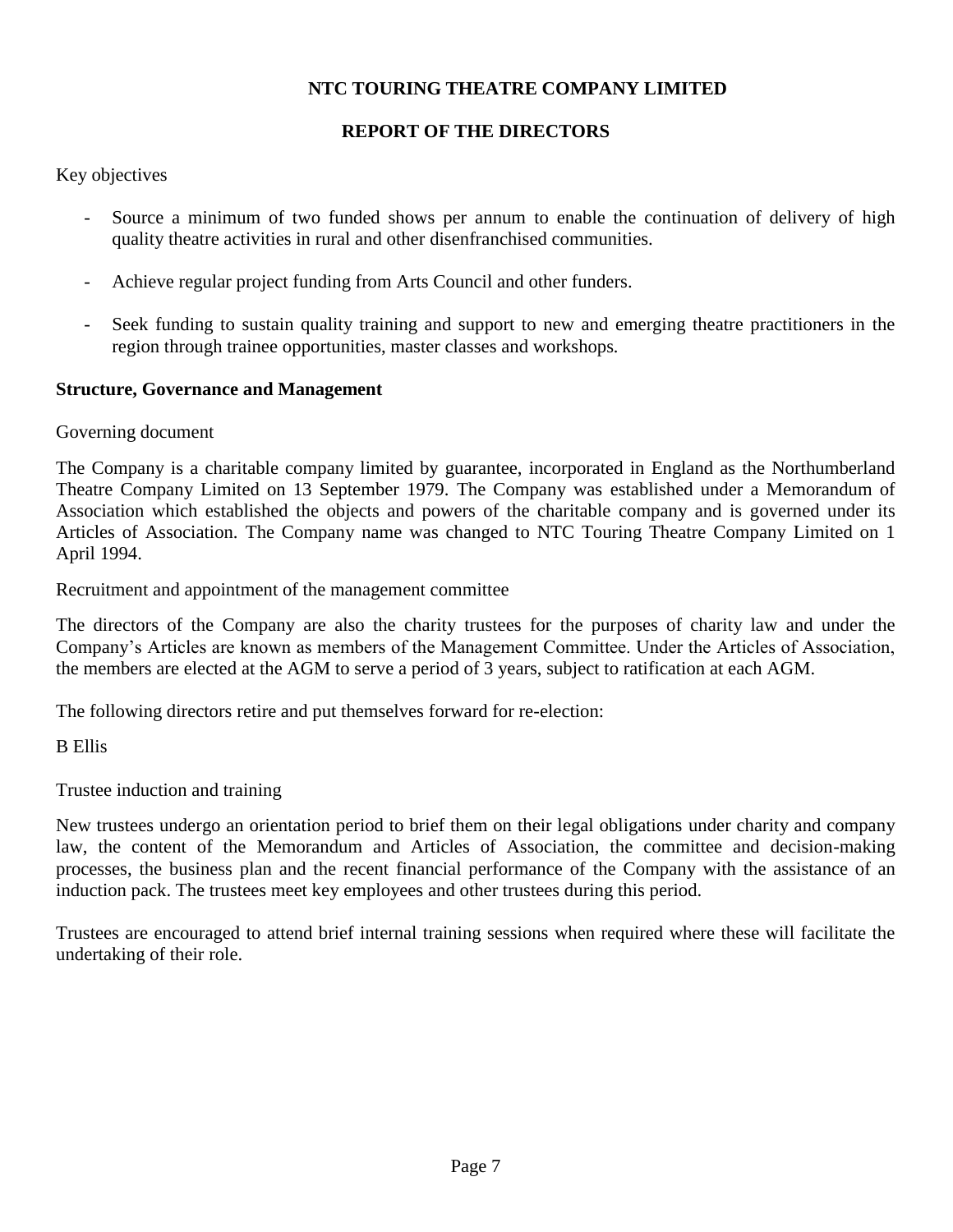### **REPORT OF THE DIRECTORS**

### **Organisation**

The board of trustees meet quarterly to review the organisation, its results and discuss action required for the future. The audit committee and the employment and finance committee meet twice yearly; the committees were instigated to ensure the smooth running of the organisation. The artistic director is entrusted with the dayto-day running of the Company and is responsible for ensuring that the Company delivers the services specified below.

Related Parties

At present, the Company has no related parties.

Risk management

The Directors have conducted their own reviews of major risks to which the Company is exposed and systems have been developed to mitigate those risks. External risks to the funding have led to the development of a strategic plan, a change to full recovery costing of projects, supported by relevant training to identify and pursue new grant funding and revenue raising opportunities. Internal risks are minimised by the implementation of authorisation procedures for all transactions and projects to ensure consistent quality of delivery for all operational aspects of the charitable company. These procedures are regularly reviewed to ensure they still meet the needs of the Company and the Board review the register quarterly.

### **Reference and Administrative Information**

The Company is also known as the Northumberland Theatre Company.

Company registration number: 01448366

Charity registration number: 509251

| Registered office     | The Dovecote Centre, Dovecote Street, Amble NE65 0DX                                                                      |                                                                               |  |  |  |
|-----------------------|---------------------------------------------------------------------------------------------------------------------------|-------------------------------------------------------------------------------|--|--|--|
| Directors and members | <b>B</b> Ellis (Chair)<br>N Mundy (resigned 18 April 2018)<br>R Maudslay<br>M Buckley (resigned 3 July 2018)<br>R Styring | J Clough (resigned 13 February 2018)<br>W Batey<br>C Linaker<br>S Wilson      |  |  |  |
| Corporate trustees    | Mr Neil Mundy.                                                                                                            | N. Mundy Ltd (appointed 18 April 2018) – the sole director of N. Mundy Ltd is |  |  |  |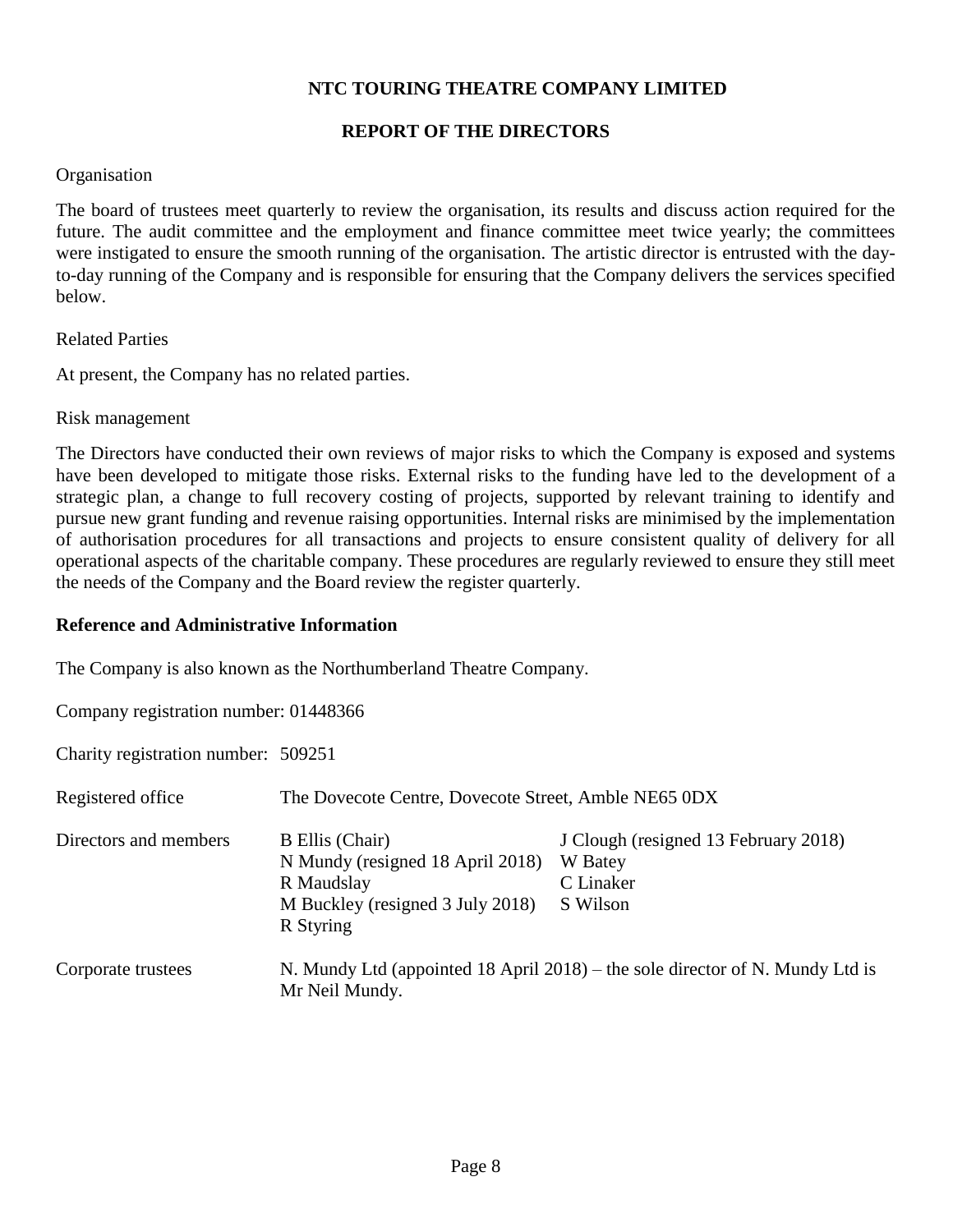## **REPORT OF THE DIRECTORS**

### **Reference and Administrative Information**

| <b>Members</b>              | J Birkett                                                                                                         | A Coburn                                                                 |
|-----------------------------|-------------------------------------------------------------------------------------------------------------------|--------------------------------------------------------------------------|
| Secretary                   | K Hirst                                                                                                           |                                                                          |
| Senior Management           | <b>G</b> Hambleton                                                                                                | Artistic Director                                                        |
| <b>Independent Examiner</b> | Avenue, Newcastle upon Tyne NE12 8EG                                                                              | S Slater ACA, RMT Accountants & Business Advisors Limited, Gosforth Park |
| <b>Bankers</b>              |                                                                                                                   | Lloyds Bank plc, 24 Bondgate Within, Alnwick, Northumberland NE66 1TD    |
| Our contact details:        | www.northumberlandtheatre.co.uk<br>web:<br>email: admin@northumberlandtheatre.co.uk<br>01665 713655<br>telephone: |                                                                          |

## **Directors' Responsibilities**

The directors are responsible for preparing the Directors' Report and the financial statements in accordance with applicable law and United Kingdom Accounting Standards (United Kingdom Generally Accepted Accounting Practice).

Company law requires the trustees to prepare financial statements for each financial year which give a true and fair view of the state of affairs of the charitable company and of the incoming resources and application of resources, including the income and expenditure, of the charitable company for that period. In preparing these financial statements, the trustees are required to:

- select suitable accounting policies and then apply them consistently;
- observe the methods and principles in the Charities SORP;
- make judgments and accounting estimates that are reasonable and prudent;
- state whether applicable UK Accounting Standards have been followed, subject to any material departures disclosed and explained in the financial statements, and
- prepare the financial statements on the going concern basis unless it is inappropriate to presume that the charitable company will continue in business.

The trustees are responsible for keeping adequate accounting records that disclose with reasonable accuracy at any time the financial position of the charitable company and enable them to ensure that the financial statements comply with the Companies Act 2006. They are also responsible for safeguarding the assets of the charitable company and hence for taking reasonable steps for the prevention and detection of fraud and other irregularities.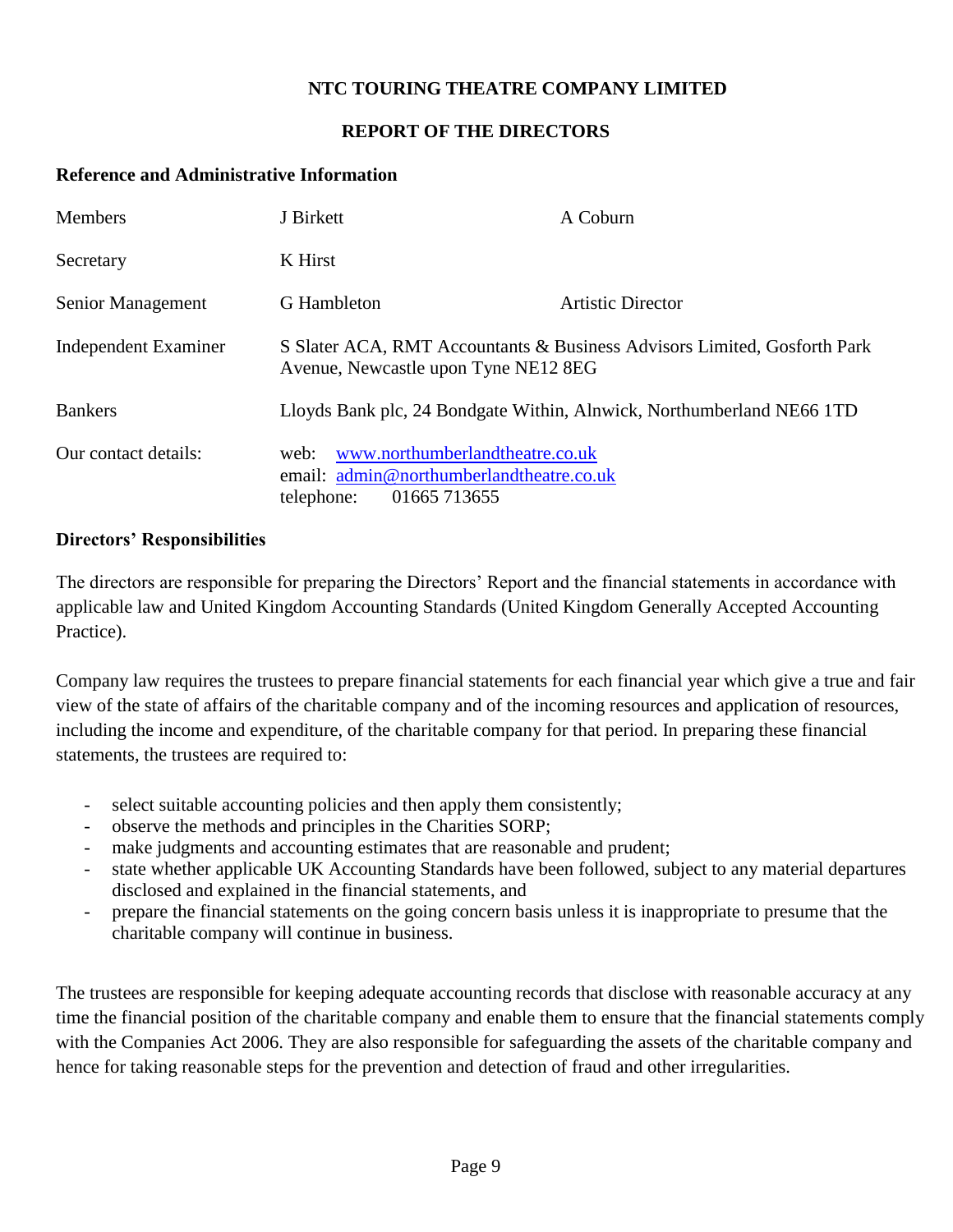## **REPORT OF THE DIRECTORS**

## **Directors' Responsibilities**

In so far as the trustees are aware:

- there is no relevant information of which the charitable company's independent examiner is unaware; and
- the trustees have taken all steps that they ought to have taken to make themselves aware of any relevant information and to establish that the independent examiner is aware of that information.

The above report has been prepared in accordance with the Accounting and Reporting by Charities: Statement of Recommended Practice applicable to charities preparing their accounts in accordance with the Financial Reporting Standard applicable in the UK and Republic of Ireland (FRS 102) and in accordance with the special provisions of part 15 of the Companies Act 2006 relating to small companies.

Signed on behalf of the Board of Directors **B** Ellis Chair Approved by the Board: 7. 7. 18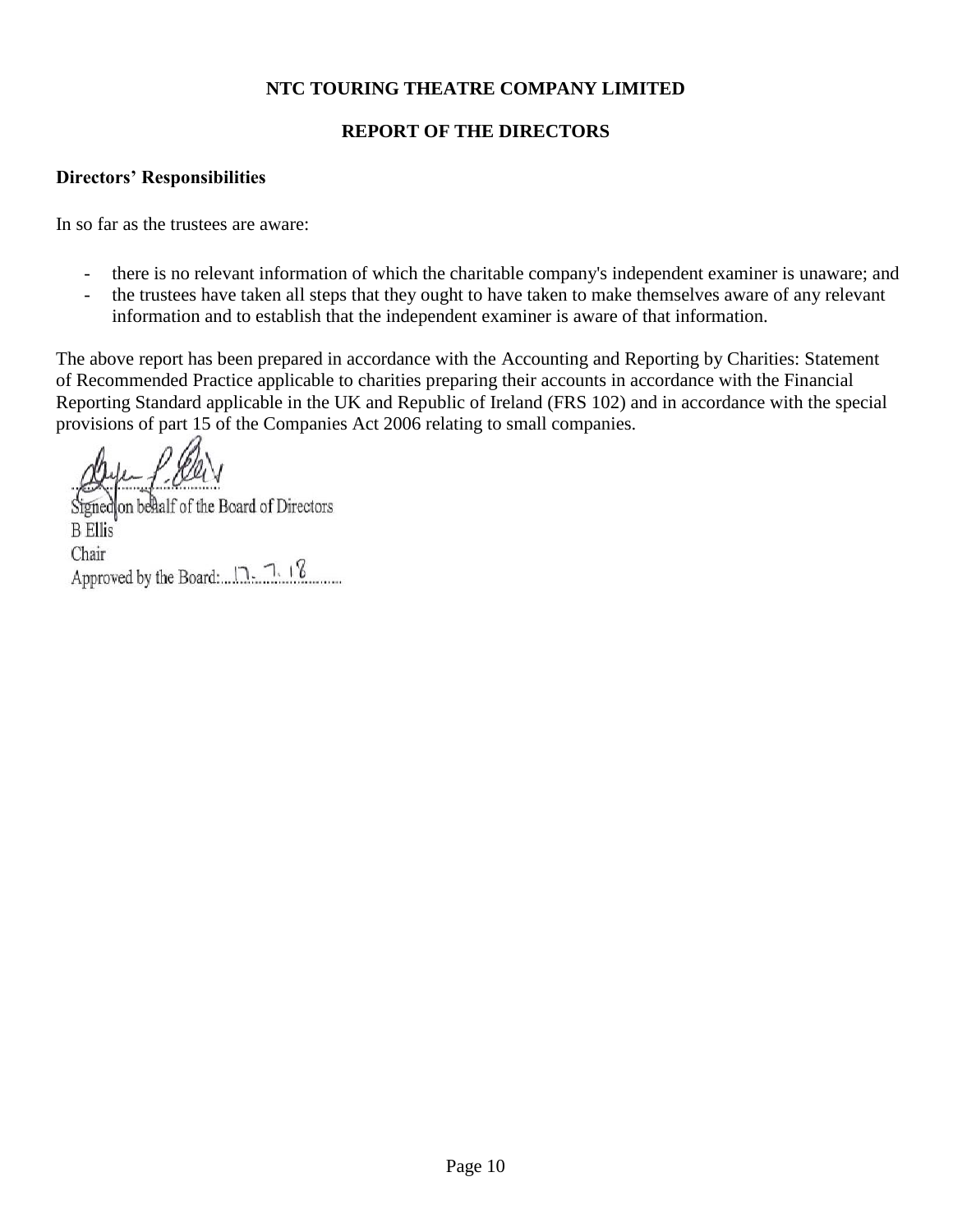### **NTC TOURING THEATRE COMPANY LIMITED (A COMPANY LIMITED BY GUARANTEE) INDEPENDENT EXAMINER'S REPORT**

### **TO THE TRUSTEES OF NTC TOURING THEATRE COMPANY LIMITED**

I report on the accounts of the charity for the year ended 31 March 2018, which are set out on pages 13 to 23.

#### **Responsibilities and basis of report**

As the charity's trustees of the company (and also its directors for the purposes of company law) you are responsible for the preparation of the accounts in accordance with the requirements of the Companies Act 2006 ('the 2006 Act').

Having satisfied myself that the accounts of the company are not required to be audited under Part 16 of the 2006 Act and are eligible for independent examination, I report in respect of my examination of your charity's accounts as carried out under section 145 of the Charities Act 2011 (the '2011 Act'). In carrying out my examination I have followed the Directions given by the Charity Commission under section 145(5)(b) of the 2011 Act.

#### **Independent examiner's report**

I have completed my examination. I confirm that no matters have come to my attention in connection with the examination giving me cause to believe:

- 1) accounting records were not kept in respect of the company as required by section 386 of the 2006 Act; or
- 2) the accounts do not accord with those accounting records;

- 3) or the accounts do not comply with the accounting requirements of section 396 of the 2006 Act other than any requirement that the accounts give a 'true and fair' view which is not a matter considered as part of an independent examination; or
- 4) the accounts have not been prepared in accordance with the methods and principles of the Statement of Recommended practice for accounting and reporting by charities.

I have no concerns and have come across no other matters in connection with the examination to which attention should be drawn in this report in order to enable a proper understanding of the accounts to be reached.

Stephen Slater FCA

for and on behalf of RMT Accountants & Business Advisors Ltd Gosforth Park Avenue Newcastle upon Tyne **NE12 8EG** 

Date: 19 July 2018

Page 11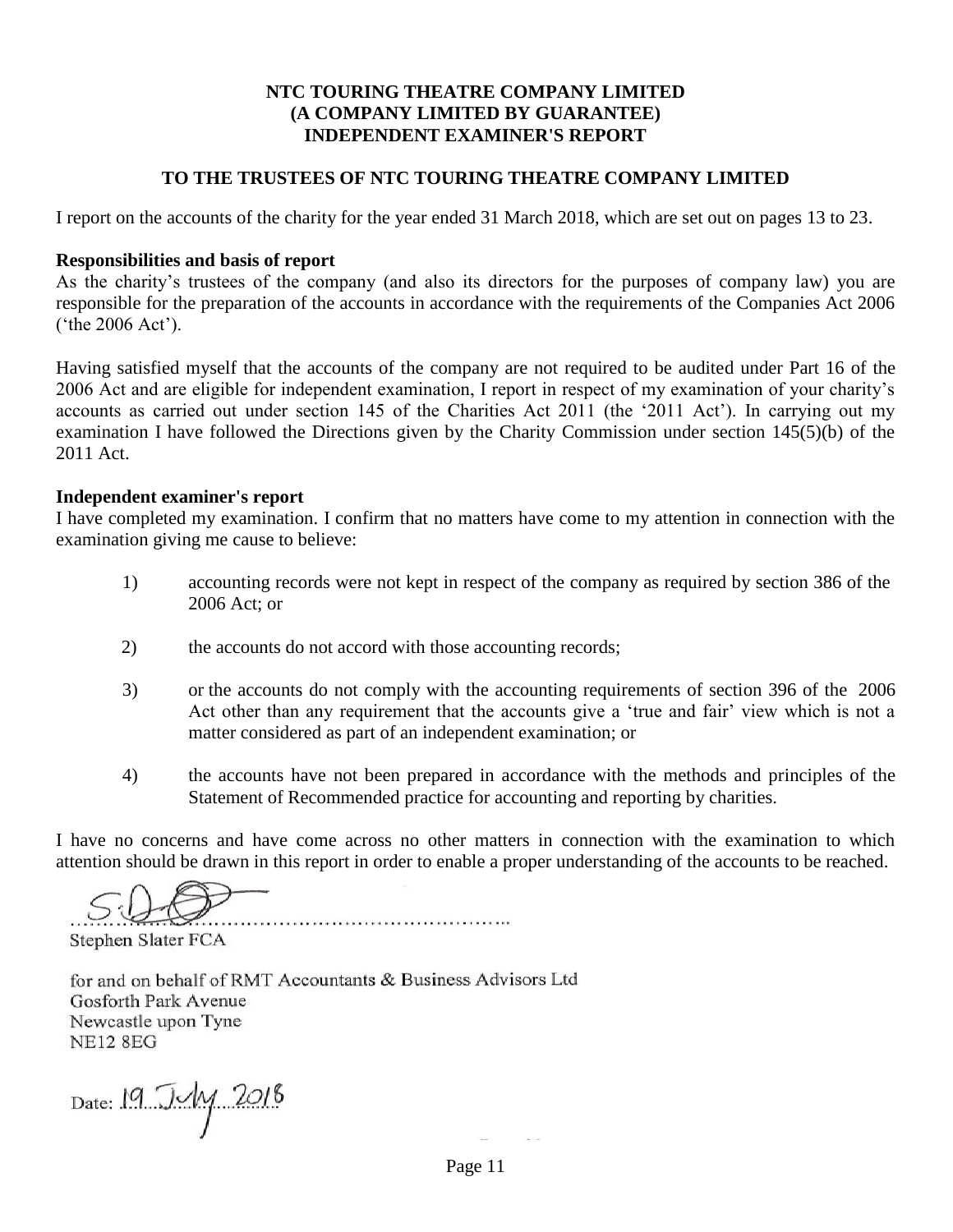# **STATEMENT OF FINANCIAL ACTIVITIES AND INCOME AND EXPENDITURE ACCOUNT FOR THE YEAR ENDED 31 MARCH 2018**

|                                                                 | <b>Notes</b>   | General<br>$\pmb{\mathfrak{L}}$ | <b>Unrestricted Funds</b><br><b>Designated</b><br>£ | <b>Restricted</b><br><b>Funds</b><br>£ | <b>Total</b><br>2018<br>$\pmb{\mathfrak{L}}$ | 2017<br>£        |
|-----------------------------------------------------------------|----------------|---------------------------------|-----------------------------------------------------|----------------------------------------|----------------------------------------------|------------------|
| <b>INCOME FROM:</b>                                             |                |                                 |                                                     |                                        |                                              |                  |
| Income from donations:                                          |                |                                 |                                                     |                                        |                                              |                  |
| Voluntary income                                                | $\mathfrak{2}$ | 97,725                          | $\boldsymbol{0}$                                    | 21,933                                 | 119,658                                      | 151,411          |
| Income from charitable activities:                              |                |                                 |                                                     |                                        |                                              |                  |
| Theatrical productions                                          |                | 46,776                          | $\overline{0}$                                      | $\boldsymbol{0}$                       | 46,776                                       | 41,102           |
| Other charitable activities                                     |                | 11,578                          | $\boldsymbol{0}$                                    | $\boldsymbol{0}$                       | 11,578                                       | 15,939           |
| Investment income                                               |                | 9                               | $\boldsymbol{0}$                                    | $\boldsymbol{0}$                       | 9                                            | 13               |
| <b>TOTAL INCOME</b>                                             |                | 156,088                         | $\boldsymbol{0}$                                    | 21,933                                 | 178,021                                      | 208,465          |
| <b>EXPENDITURE ON:</b>                                          | 3              |                                 |                                                     |                                        |                                              |                  |
| Raising funds                                                   |                |                                 |                                                     |                                        |                                              |                  |
| Costs of generating voluntary income                            |                | 19,740                          | $\boldsymbol{0}$                                    | $\boldsymbol{0}$                       | 19,740                                       | 13,320           |
| Charitable activities:                                          |                |                                 |                                                     |                                        |                                              |                  |
| Theatrical productions                                          |                | 127,384                         | 15,860                                              | 21,033                                 | 164,277                                      | 166,906          |
| Other charitable costs                                          |                | 20,171                          | 4,427                                               | 0                                      | 24,598                                       | 19,427           |
| <b>TOTAL EXPENDITURE</b>                                        | 4              | 167,295                         | 20,287                                              | 21,033                                 | 208,615                                      | 199,653          |
| NET INCOME/EXPENDITURE ON                                       |                |                                 |                                                     |                                        |                                              |                  |
| ORDINARY ACTIVITIES                                             | 5              | (11,207)                        | (20, 287)                                           | 900                                    | (30, 594)                                    | 8,812            |
| <b>Extraordinary Item</b>                                       | $\tau$         | (8,052)                         | (363, 622)                                          | $\boldsymbol{0}$                       | (371, 674)                                   | $\boldsymbol{0}$ |
| NET INCOME/EXPENDITURE ON                                       |                | (19,259)                        | (383,909)                                           | 900                                    | (402, 268)                                   | 8,812            |
| ORDINARY ACTIVITIES BEFORE TAXATION                             |                |                                 |                                                     |                                        |                                              |                  |
| <b>Taxation</b>                                                 | 8              | 14,920                          | $\boldsymbol{0}$                                    | $\boldsymbol{0}$                       | 14,920                                       | 14,770           |
| NET INCOME/EXPENDITURE ON<br>ORDINARY ACTIVITIES AFTER TAXATION |                | (4, 339)                        | (383,909)                                           | 900                                    | (387, 348)                                   | 23,582           |
| Transfers between funds                                         | 15             | (31,035)                        | 32,235                                              | (1,200)                                | $\boldsymbol{0}$                             | $\boldsymbol{0}$ |
| NET MOVEMENT IN FUNDS FOR THE YEAR                              |                | (35, 374)                       | (351, 674)                                          | (300)                                  | (387, 348)                                   | 23,582           |
| FUNDS BROUGHT FORWARD AT 1 APRIL 2017                           | 15             | 72,703                          | 387,939                                             | 1,200                                  | 461,842                                      | 438,260          |
| FUNDS CARRIED FORWARD AT 31 MARCH 2018                          | 15             | 37,329                          | 36,265                                              | 900                                    | 74,494                                       | 461,842          |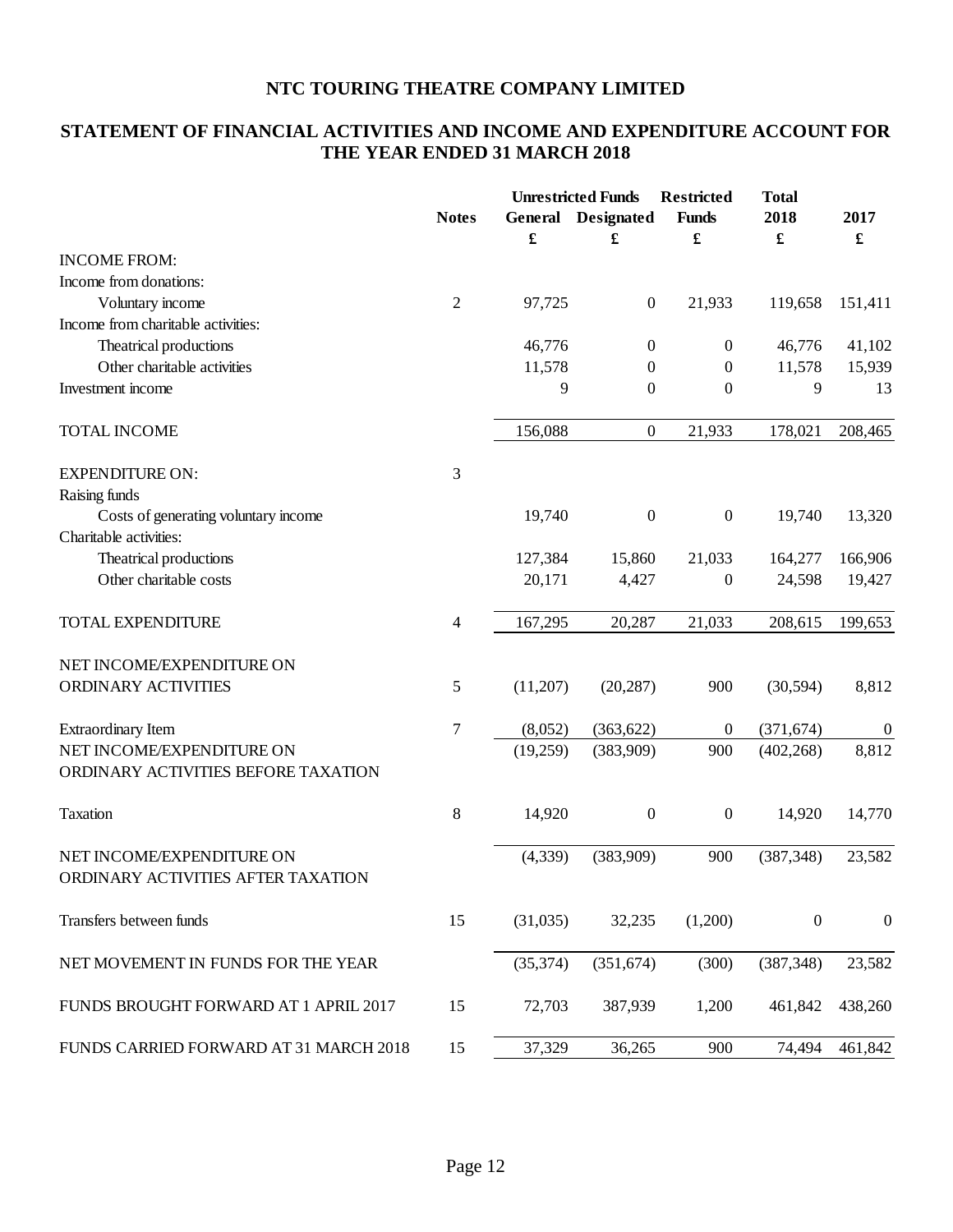#### **BALANCE SHEET AS AT 31 MARCH 2018**

|                                                | <b>Notes</b> | 2018        |             | 2017        |         |
|------------------------------------------------|--------------|-------------|-------------|-------------|---------|
| <b>FIXED ASSETS</b>                            |              | $\mathbf f$ | $\mathbf f$ | $\mathbf f$ | £       |
|                                                |              |             |             |             |         |
| <b>Tangible Assets</b>                         | 9            |             | 3,228       |             | 414,197 |
| <b>CURRENT ASSETS</b>                          |              |             |             |             |         |
| Debtors                                        | 10           | 21,194      |             | 19,581      |         |
| Cash at Bank and in hand                       |              | 56,600      |             | 32,799      |         |
|                                                |              | 77,794      |             | 52,380      |         |
| CREDITORS: Amounts falling due within one year | 11           | (6,528)     |             | (4,735)     |         |
| NET CURRENT ASSETS                             |              |             | 71,266      |             | 47,645  |
| <b>NET ASSETS</b>                              |              |             | 74,494      |             | 461,842 |
| <b>CAPITAL FUNDS</b>                           |              |             |             |             |         |
| Unrestricted funds:                            |              |             |             |             |         |
| General funds                                  |              |             | 37,329      |             | 72,703  |
| Designated funds                               |              |             | 36,265      |             | 387,939 |
| Restricted funds                               |              |             | 900         |             | 1,200   |
|                                                | 15           |             | 74,494      |             | 461,842 |

For the financial year ended 31 March 2018 the charitable company was entitled to exemption from audit under section 477 of the Companies Act 2006 relating to small companies. The members have not required the charitable company to obtain an audit of its financial statements for the year in question in accordance with section 476 of the Act. The directors acknowledge their responsibilities for complying with the requirements of the Companies Act 2006 with respect to accounting records and the preparation of the accounts.

These financial statements have been prepared in accordance with the special provisions relating to small companies within Part 15 of the Companies Act 2006.

Approved by the board of directors and authorised for issue on 17 July 2018 and signed on its behalf.

en f. Our

Chair Approved by the Board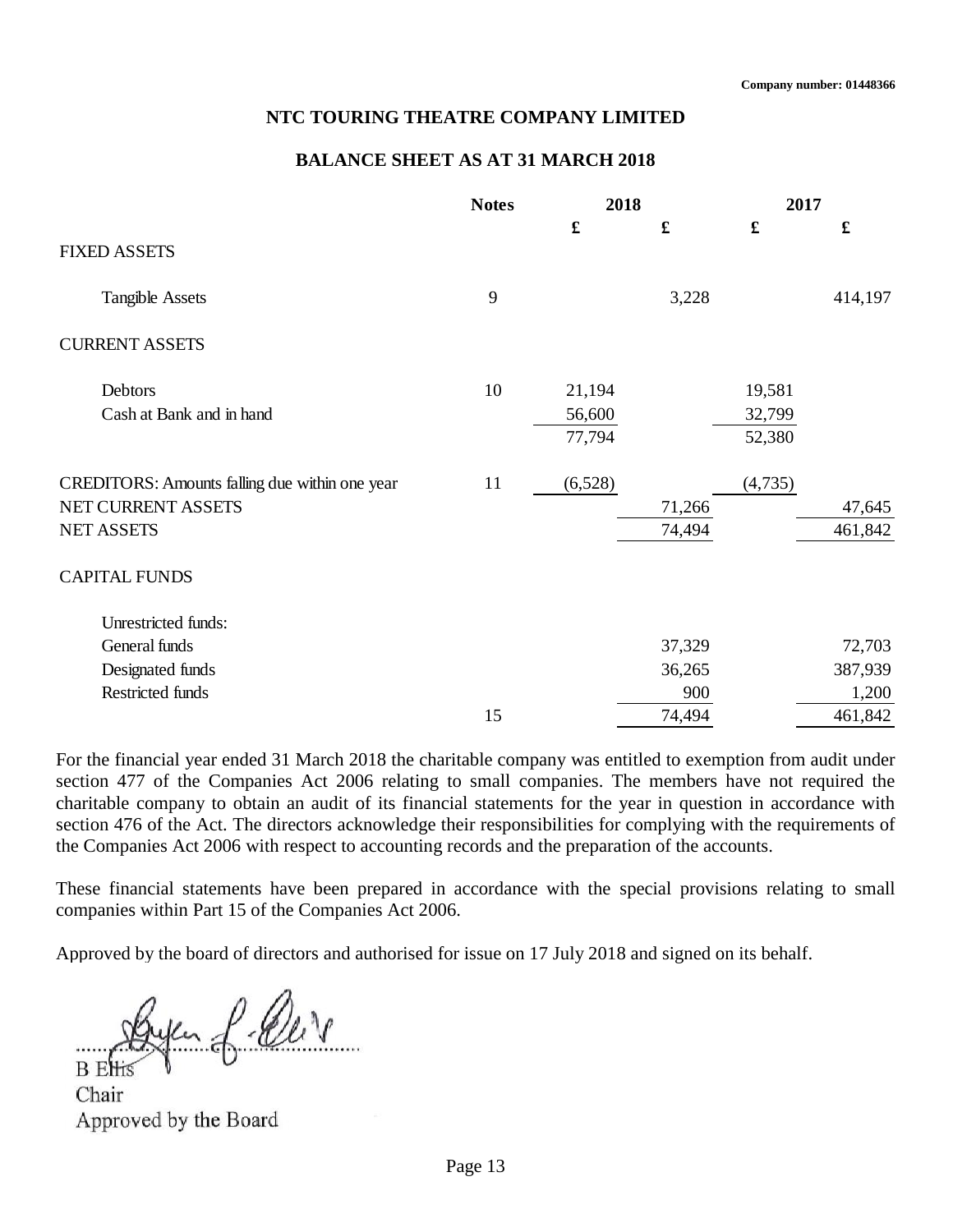## **NOTES TO THE FINANCIAL STATEMENTS FOR THE YEAR ENDED 31 MARCH 2018**

## 1. ACCOUNTING POLICIES

The following accounting policies have been applied consistently in dealing with items which are considered material in relation to the Company's financial statements: -

### a) Basis of preparation

The financial statements have been prepared under the historical cost convention with items recognised at cost or transaction value unless otherwise stated in the relevant notes to these accounts. The financial statements have been prepared in accordance with Accounting and Reporting by Charities: Statement of Recommended Practice applicable to charities preparing their accounts in accordance with the Financial Reporting Standard applicable in the UK and Republic of Ireland (FRS 102) (effective 1 January 2015) - (Charities SORP (FRS 102)), the Financial Reporting Standard applicable in the UK and Republic of Ireland (FRS 102) and the Companies Act 2006.

NTC Touring Theatre Company Limited meets the definition of a public benefit entity under FRS 102.

### b) Going concern

The financial statements are prepared on a going concern basis; the Company has a new business model that is working. The sale of the Playhouse is complete, we also have a 10-year service level agreement with the Northumberland County Council in place. The directors believe these transactions will enable the company to continue to trade for the foreseeable future.

#### c) Tangible fixed assets

Tangible fixed assets are stated at cost less accumulated depreciation. Items of equipment are capitalised where the purchase price exceeds £200. Depreciation is provided on all tangible fixed assets in equal instalments over their estimated useful lives down to their residual values. The following rates have been applied: -

| Freehold property            | 2% straight line  |
|------------------------------|-------------------|
| <b>Fixtures</b> and fittings | 20% straight line |
| Plant and equipment          | 20% straight line |
| Motor vehicles               | 20% straight line |

#### d) Cash flow

The financial statements do not include a cash flow statement because the Company, as a small reporting entity, is exempt from the requirement to prepare such a statement.

#### e) Grants

Grants, including grants for the purchase of fixed assets, are recognised in full in the Statement of Financial Activities upon a receivable basis.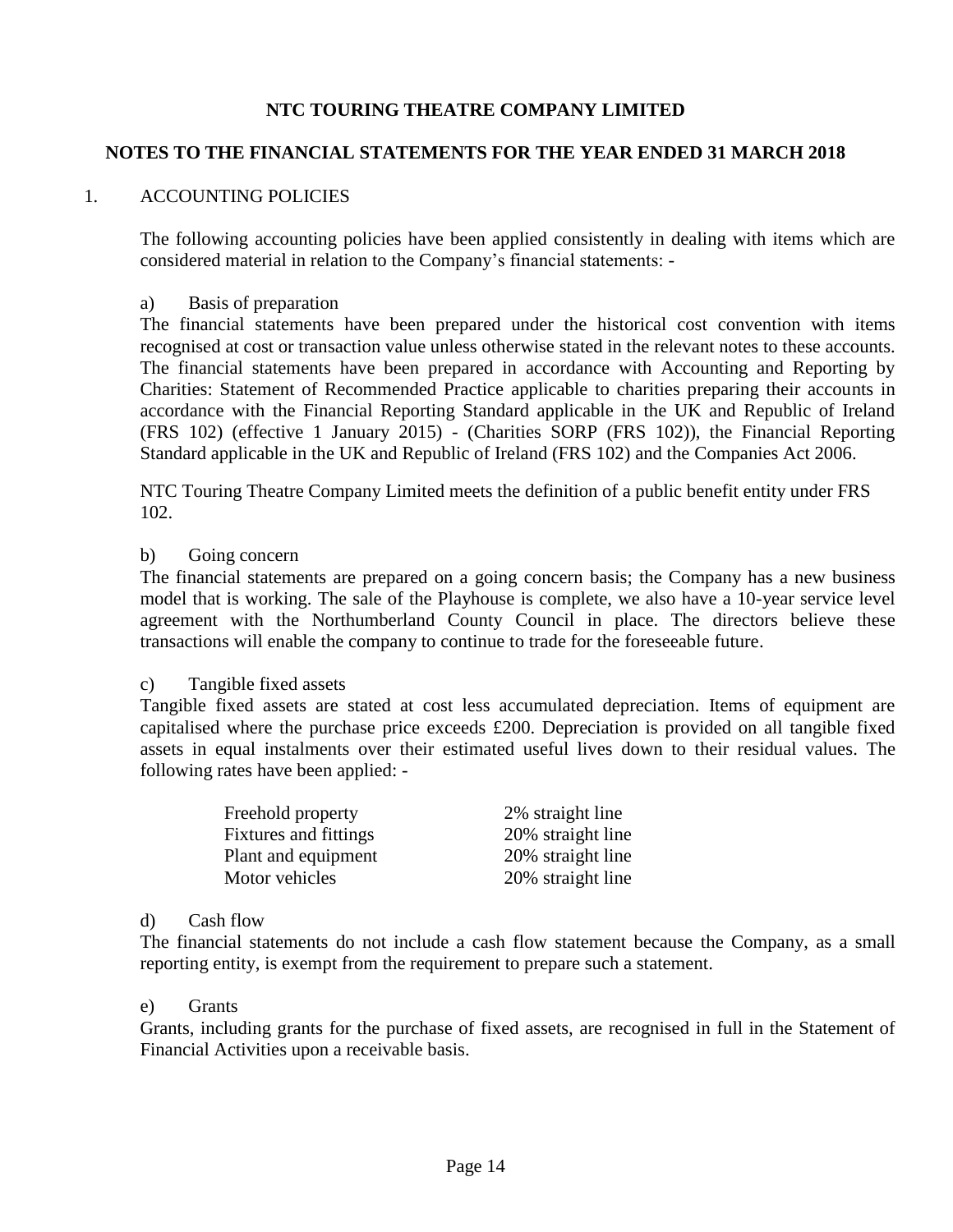## **NOTES TO THE FINANCIAL STATEMENTS FOR THE YEAR ENDED 31 MARCH 2018**

## 1. ACCOUNTING POLICIES (continued)

### f) Other incoming resources

Other income is shown exclusive of VAT, where applicable, and is included when receivable.

### g) Leased assets

Rentals applicable to operating leases where substantially all of the benefits and risks of ownership remain with the lessor are charged against income as incurred.

### h) Expenditure

Expenditure is recognisable in the period in which it is incurred. Expenses are analysed between:

- Costs of raising funds that represent the costs of securing support and donations;
- Costs relating to charitable activities comprise those costs incurred by the Company in the delivery of its activities and services for its beneficiaries. It includes both costs that can be directly allocated to such activities and those of an indirect nature necessary to support them;
- Other costs include those costs associated with meeting the constitutional and statutory requirements of the Company and include the costs linked to the strategic management of the Company;
- Support costs relating to a single activity are allocated directly to that activity. Where costs relate to several activities they have been apportioned as set out in note 3.

### i) Financial instruments

The Company only has financial assets and financial liabilities of a kind that qualify as basic financial instruments. Basic financial instruments are initially recognised at transaction value and subsequently measured at their settlement value.

### j) Debtors

Trade and other debtors are recognised at the settlement amount due after any trade discount offered. Prepayments are valued at the amount prepaid net of any trade discounts due.

### k) Cash at bank and in hand

Cash at bank and cash in hand includes cash and short term highly liquid investments with a short maturity of three months or less from the date of acquisition or opening of the deposit or similar account.

## l) Creditors

Creditors and provisions are recognised where the Company has a present obligation resulting from a past event that will probably result in the transfer of funds to a third party and the amount due to settle the obligation can be measured or estimated reliably. Creditors and provisions are normally recognised at their settlement amount after allowing for any trade discounts due.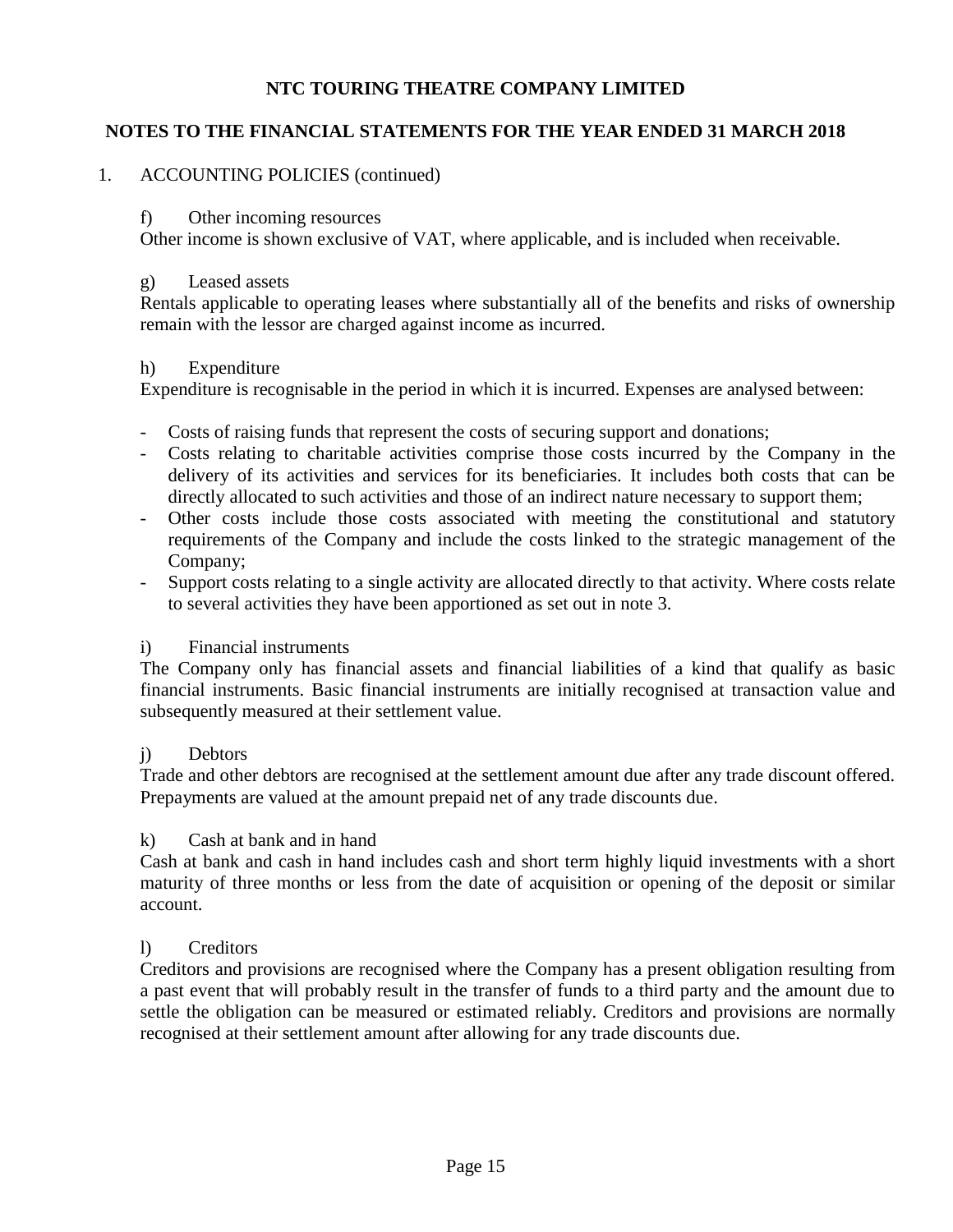### **NOTES TO THE FINANCIAL STATEMENTS FOR THE YEAR ENDED 31 MARCH 2018**

### 1. ACCOUNTING POLICIES (continued)

#### m) Pension costs

Contributions in respect of the Company's defined contribution pension scheme are charged to the Statement of Financial Activities for the year in which they are payable to the scheme. Differences between contributions payable and contributions actually paid in the year are shown as either accruals or prepayments at the year end.

#### n) Fund accounting

Unrestricted funds

Unrestricted funds are incoming resources receivable or generated for the objects of the Company without a specified purpose and are available as general funds.

#### Designated funds

Designated funds are unrestricted funds earmarked by the directors for a particular purpose.

#### Restricted funds

Restricted funds are funds that may only be used for particular purposes within the objects of the charitable company. Restrictions arise when specified by the donor.

#### 2. INCOME FROM DONATIONS

| <b>Unrestricted funds</b> |   | <b>Restricted</b>                          |                                                                                    |              |
|---------------------------|---|--------------------------------------------|------------------------------------------------------------------------------------|--------------|
| General                   |   | <b>Funds</b>                               | 2018                                                                               | 2017         |
| £                         | £ | £                                          | £                                                                                  | £            |
| 0                         |   | 0                                          | $\theta$                                                                           | 44,995       |
|                           |   | 0                                          | 66,890                                                                             | 56,568       |
|                           |   | 21,933                                     | 47,483                                                                             | 43,127       |
|                           |   | 0                                          | 4,475                                                                              | 5,719        |
|                           |   | 0                                          | 810                                                                                | 1,002        |
|                           |   | 21,933                                     | 119,658                                                                            | 151,411      |
| 82,871                    |   | 68,540                                     | 151,411                                                                            |              |
|                           |   | 66,890<br>25,550<br>4,475<br>810<br>97,725 | <b>Designated</b><br>0<br>0<br>$\boldsymbol{0}$<br>0<br>0<br>0<br>$\boldsymbol{0}$ | <b>Total</b> |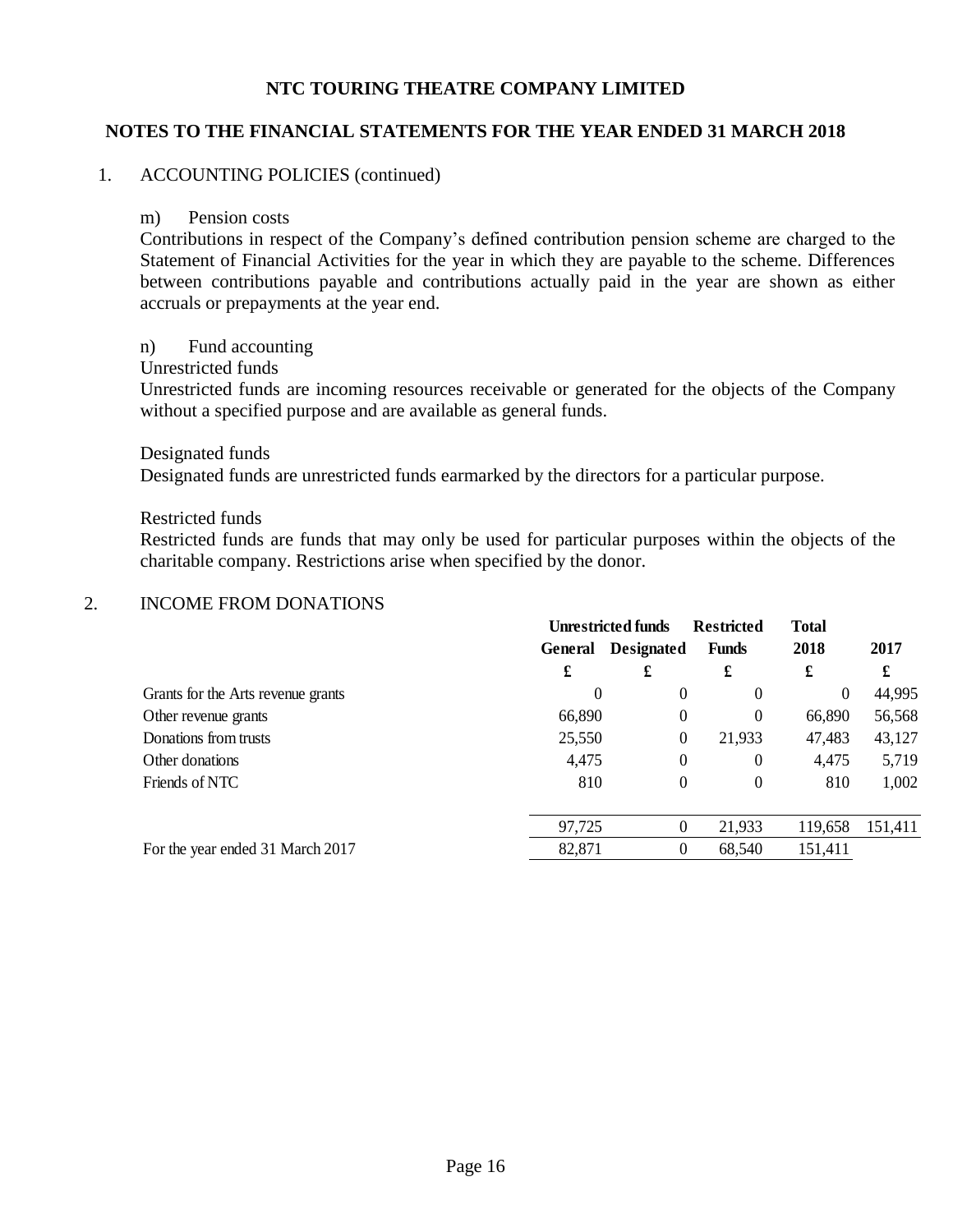# **NOTES TO THE FINANCIAL STATEMENTS FOR THE YEAR ENDED 31 MARCH 2018**

# 3. ALLOCATION OF SUPPORT COSTS

|          | <b>Allocation</b> | Costs of<br>generating<br>voluntary<br>income | <b>The atrical</b><br>productions | Other        | Governance | <b>Total</b> | 2017   |
|----------|-------------------|-----------------------------------------------|-----------------------------------|--------------|------------|--------------|--------|
|          |                   | £                                             | £                                 | £            | £          | £            | £      |
| Salaries | Time              | 13,061                                        | 21,048                            | 10,428       | 3,283      | 47,820       | 42,508 |
| Premises | Direct            | 1,981                                         | 3,208                             | 4,569        | 498        | 10,256       | 9,806  |
| Motor    | Usage             | 313                                           | 313                               | $\mathbf{0}$ | $\theta$   | 626          | 432    |
| Office   | Time              | 3,353                                         | 5,428                             | 2,676        | 843        | 12,300       | 7,077  |
|          |                   | 18,708                                        | 29,997                            | 17,673       | 4,624      | 71,002       | 59,823 |

## 4. TOTAL RESOURCES EXPENDED

|                                  | <b>Staff</b> costs | <b>Direct</b><br>costs | <b>Depreciation</b> | <b>Support</b><br>costs | Overhead<br>costs | <b>Total</b> | 2017    |
|----------------------------------|--------------------|------------------------|---------------------|-------------------------|-------------------|--------------|---------|
|                                  | £                  | $\pmb{\mathfrak{L}}$   | £                   | $\pmb{\mathfrak{L}}$    | £                 | £            | £       |
| General                          |                    |                        |                     |                         |                   |              |         |
| Raising funds                    | 13,061             | 1,032                  | $\theta$            | 5,647                   | $\overline{0}$    | 19,740       | 13,320  |
| Theatrical productions           | 18,353             | 98,819                 | 1,263               | 8,949                   | $\overline{0}$    | 127,384      | 80,167  |
| Other charitable activities      | 9,284              | $\boldsymbol{0}$       | $\mathbf{0}$        | 8,587                   | 2,300             | 20,171       | 12,416  |
| <b>Designated</b>                |                    |                        |                     |                         |                   |              |         |
| Theatrical productions           | $\theta$           | 15,860                 | $\theta$            | $\mathbf{0}$            | $\overline{0}$    | 15,860       | 25,344  |
| Other charitable activities      | 4,427              | $\boldsymbol{0}$       | $\boldsymbol{0}$    | $\boldsymbol{0}$        | $\boldsymbol{0}$  | 4,427        |         |
| <b>Restricted</b>                |                    |                        |                     |                         |                   |              |         |
| Theatrical productions           | 3,100              | 17,933                 | $\overline{0}$      | $\boldsymbol{0}$        | $\boldsymbol{0}$  | 21,033       | 61,395  |
|                                  | 48,225             | 133,644                | 1,263               | 23,183                  | 2,300             | 208,615      | 199,653 |
| For the year ended 31 March 2017 |                    |                        |                     |                         |                   |              |         |
| General                          |                    |                        |                     |                         |                   |              |         |
| Raising funds                    | 9,213              | 963                    | $\Omega$            | 3,144                   | $\Omega$          | 13,320       |         |
| Theatrical productions           | 16,479             | 54,426                 | 4,800               | 4,462                   | $\Omega$          | 80,167       |         |
| Other charitable activities      | 3,623              | $\boldsymbol{0}$       | $\overline{0}$      | 6,750                   | 2,043             | 12,416       |         |
| <b>Designated</b>                |                    |                        |                     |                         |                   |              |         |
| Theatrical productions           | 6,059              | 13,684                 | 2,642               | 2,959                   | $\boldsymbol{0}$  | 25,344       |         |
| Other charitable activities      | 7,011              | $\theta$               | $\Omega$            | $\theta$                | $\overline{0}$    | 7,011        |         |
| <b>Restricted</b>                |                    |                        |                     |                         |                   |              |         |
| Theatrical productions           | 123                | 61,272                 | $\boldsymbol{0}$    | $\boldsymbol{0}$        | $\boldsymbol{0}$  | 61,395       |         |
|                                  | 42,508             | 130,345                | 7,442               | 17,315                  | 2,043             | 199,653      |         |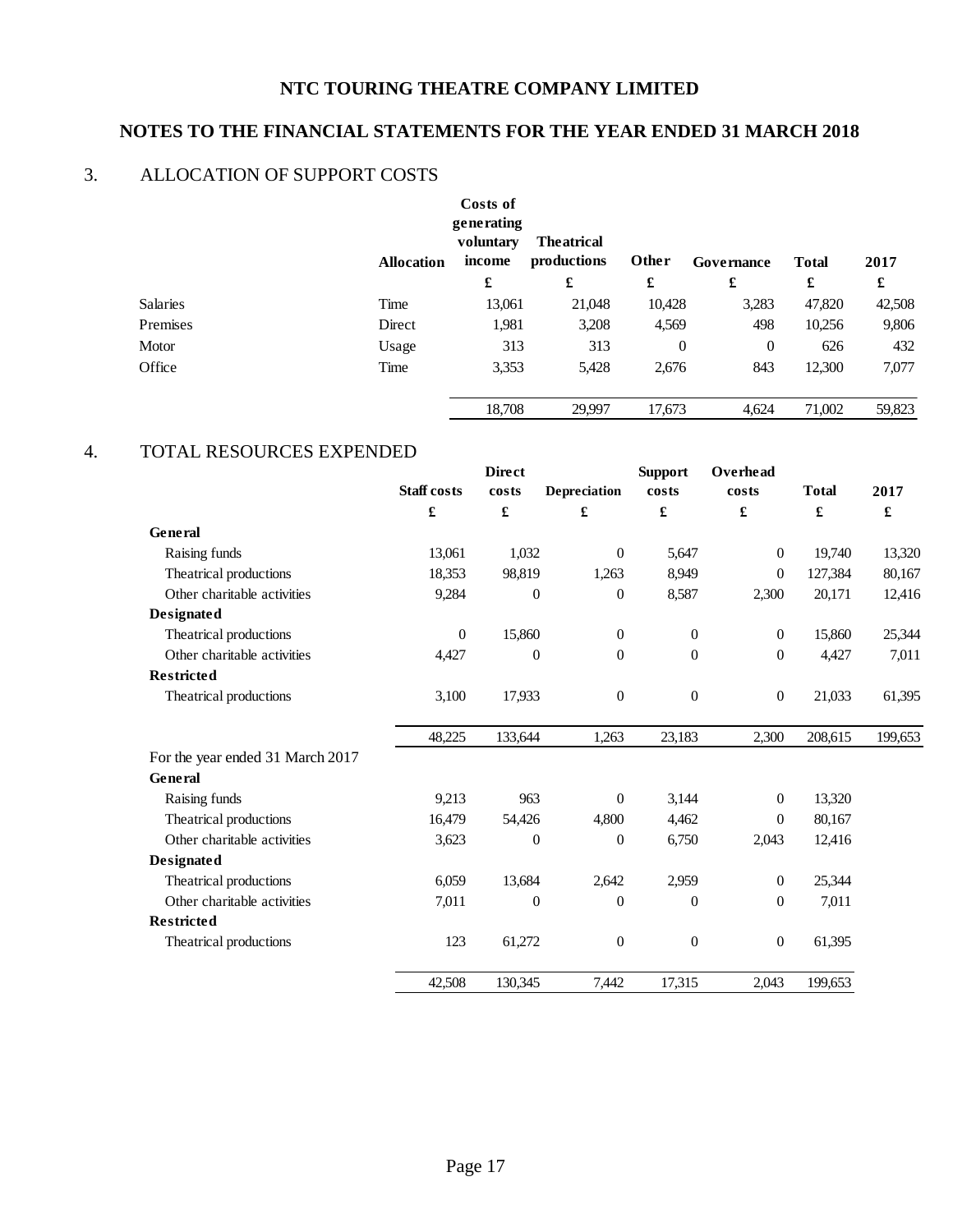### **NOTES TO THE FINANCIAL STATEMENTS FOR THE YEAR ENDED 31 MARCH 2018**

### 5. NET INCOMING RESOURCES FOR THE YEAR

| This is stated after charging: - | 2018  | 2017  |
|----------------------------------|-------|-------|
|                                  |       | £     |
| Depreciation                     | 1,263 | 7,441 |
| Independent Examination          | 1.500 | 1,500 |

The directors received no remuneration or reimbursements during the year (2017 £nil).

#### 6. WAGES AND SALARIES

|                                                              | 2018           | 2017           |
|--------------------------------------------------------------|----------------|----------------|
| Staff costs were as follows:                                 | £              | £              |
| Salaries and wages                                           | 46,712         | 40,950         |
| Social security costs                                        | $\theta$       | $-52$          |
| Pension contributions                                        | 1,514          | 1,610          |
|                                                              | 48,226         | 42,508         |
| Average number of employees:                                 | N <sub>0</sub> | N <sub>0</sub> |
| <b>Artistic Director</b>                                     | 0.6            | 0.5            |
| Other                                                        | 1.0            | 1.2            |
|                                                              | 1.6            | 1.7            |
| All office staff are now on a part-time basis.               |                |                |
| The number of staff to whom retirement benefits are accruing | N <sub>0</sub> | N <sub>0</sub> |
| under a defined contribution scheme.                         | 3              | 3              |

All office staff are part-time. The average monthly head count was 4 (2017: 4).

The key management personnel of the Company are as listed in page 9 of the financial statements and their employee benefits were £19,100 (2017: £19,473).

The Company operates a defined contribution pension scheme. The assets of the scheme are held separately from those of the Company in an independently administered fund. The pension cost charge represents contributions payable by the Company to the fund and amounted to £1,514 (2017: £1,610). Included in debtors at 31 March 2018 were contributions amounting to £24 (2017: creditor £74) in respect of amounts payable to the fund.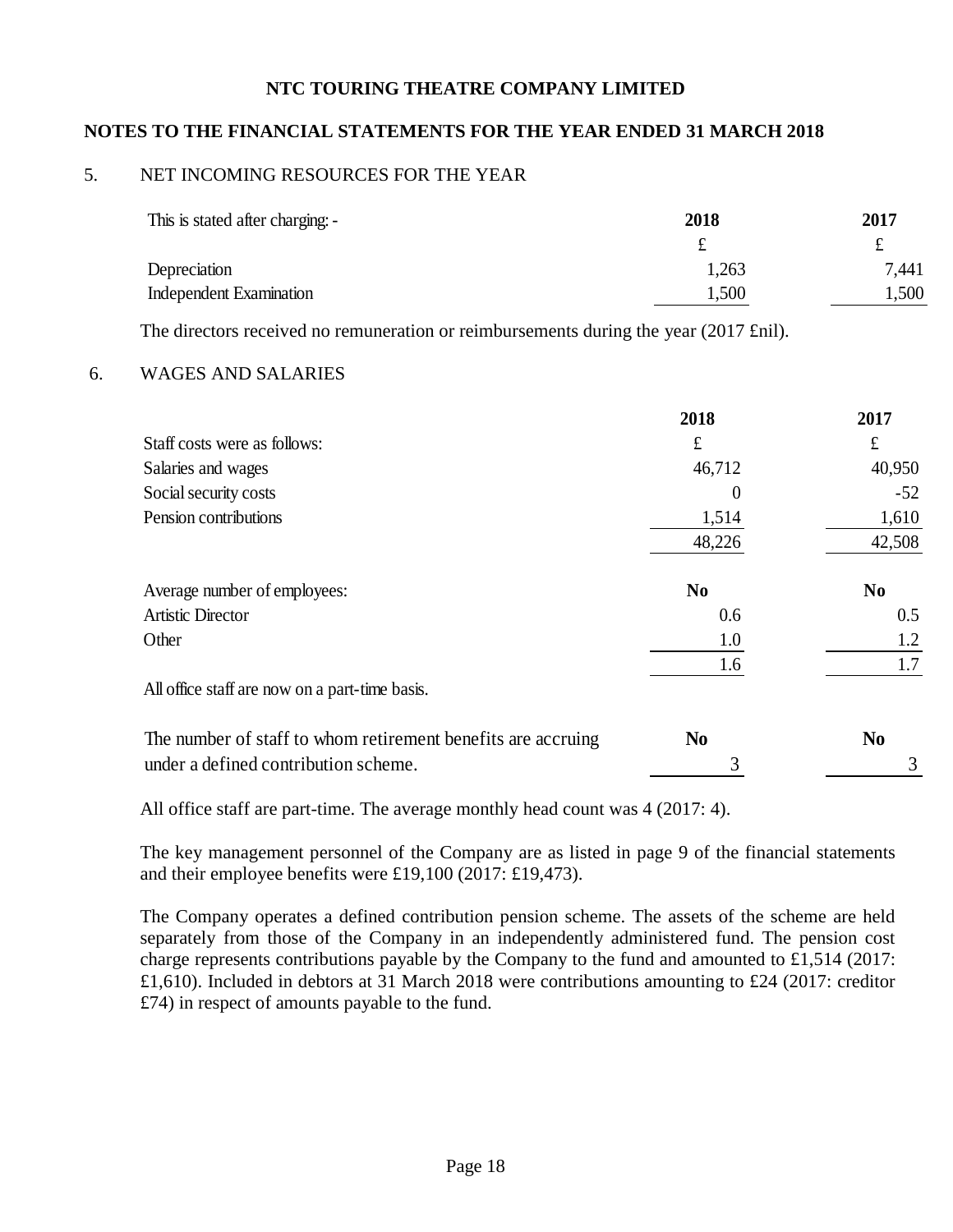# **NOTES TO THE FINANCIAL STATEMENTS FOR THE YEAR ENDED 31 MARCH 2018**

### 7. EXTRAORDINARY ITEM

|                               | 2018      | 2017 |
|-------------------------------|-----------|------|
|                               |           |      |
| Loss on sale of the Playhouse | (371,674) |      |

During the year, the company sold the Playhouse building to the Northumberland County Council. See notes on page 4 for full details.

### 8. TAXATION

|                    | 2018   | 2017   |  |
|--------------------|--------|--------|--|
|                    | ۰.     | £      |  |
| Theatre Tax Relief | 14,920 | 14,770 |  |

The Company is exempt from corporation taxation on its charitable activities.

## 9. TANGIBLE FIXED ASSETS

|                           | Studio              |                  |                  | Fixtures  |                  |            |
|---------------------------|---------------------|------------------|------------------|-----------|------------------|------------|
|                           | Property $&$        | Interact         | Freehold         | and       | Motor            |            |
|                           | Equipment Equipment |                  | Property         | Equipment | Vehicles         | Total      |
|                           | £                   | £                | $\mathbf f$      | £         |                  | £          |
| COST                      |                     |                  |                  |           |                  |            |
| As at 1 April 2017        | 431,443             | 2,555            | 99,455           | 29,925    | 48,359           | 611,737    |
| <b>Additions</b>          | $\theta$            | $\overline{0}$   | $\boldsymbol{0}$ | 1,408     | $\boldsymbol{0}$ | 1,408      |
| Disposals                 | (431, 443)          | $\boldsymbol{0}$ | (99, 455)        | (6,712)   |                  | 0(537,610) |
| As at 31 March 2018       | $\boldsymbol{0}$    | 2,555            | $\boldsymbol{0}$ | 24,621    | 48,359           | 75,535     |
| <b>DEPRECIATION</b>       |                     |                  |                  |           |                  |            |
| As at 1 April 2017        | 67,821              | 2,555            | 51,962           | 26,843    | 48,359           | 197,540    |
| Charge for the year       | $\boldsymbol{0}$    | $\boldsymbol{0}$ | $\boldsymbol{0}$ | 1,262     | $\boldsymbol{0}$ | 1,262      |
| Depreciation on Disposals | (67, 821)           | $\boldsymbol{0}$ | (51, 962)        | (6,712)   |                  | 0(126,495) |
| As at 31 March 2018       | $\boldsymbol{0}$    | 2,555            | $\boldsymbol{0}$ | 21,393    | 48,359           | 72,307     |
| NET BOOK VALUE            |                     |                  |                  |           |                  |            |
| As at 31 March 2018       | $\boldsymbol{0}$    | $\boldsymbol{0}$ | $\boldsymbol{0}$ | 3,228     | $\boldsymbol{0}$ | 3,228      |
| As at 31 March 2017       | 363,622             | $\boldsymbol{0}$ | 47,493           | 3,082     | $\boldsymbol{0}$ | 414,197    |

All tangible fixed assets are used by the Company for furtherance of its charitable objects.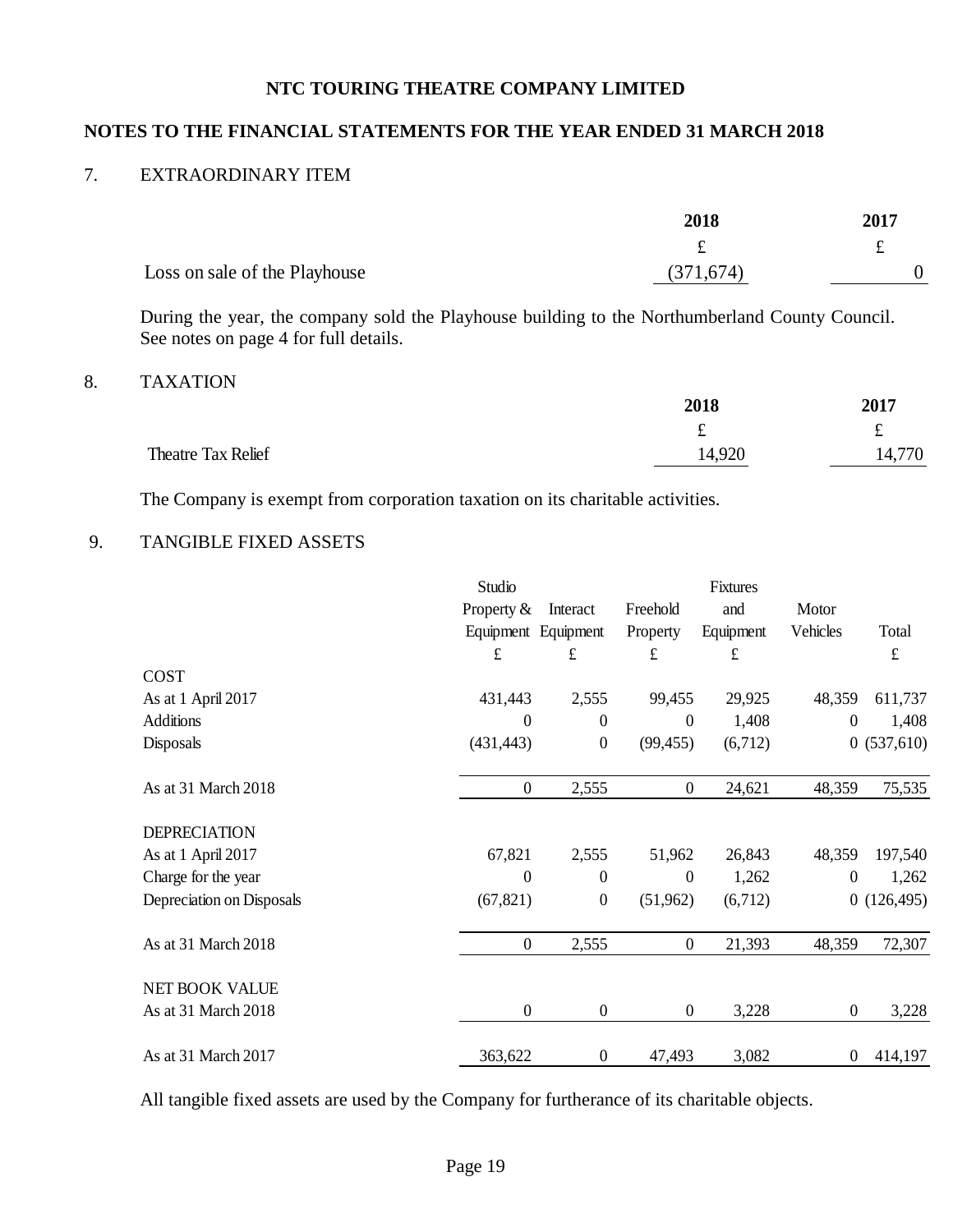### **NOTES TO THE FINANCIAL STATEMENTS FOR THE YEAR ENDED 31 MARCH 2018**

### 10. DEBTORS

|     |                                                       | 2018      | 2017      |
|-----|-------------------------------------------------------|-----------|-----------|
|     |                                                       | $\pounds$ | $\pounds$ |
|     | Trade debtors                                         | 1,932     | 1,129     |
|     | Other debtors                                         | 16,463    | 14,770    |
|     | Prepayments                                           | 2,799     | 3,682     |
|     |                                                       | 21,194    | 19,581    |
| 11. | <b>CREDITORS:</b> Amounts falling due within one year |           |           |
|     |                                                       | 2018      | 2017      |
|     |                                                       | ${\bf f}$ | $\pounds$ |
|     | Trade creditors                                       | 3,914     | 862       |
|     | Other creditors and accruals                          | 2,614     | 3,873     |
|     |                                                       | 6,528     | 4,735     |
|     |                                                       |           |           |

### 12. COMPANY STATUS

NTC Touring Theatre Company Limited is a private company limited by guarantee incorporated in England and Wales. The registered office is The Dovecote Centre, Dovecote Street, Amble, Northumberland, NE65 0DX.

The company has no share capital and in the event of being wound up, the liability in respect of the guarantee is limited to no more than £1 per member.

### 13. RELATED PARTY TRANSACTIONS

Mr Stewart Howson, partner of the Artistic Director, was paid £6,765 (2017 - £2,708) during the year for his work as an actor and writer for the Company.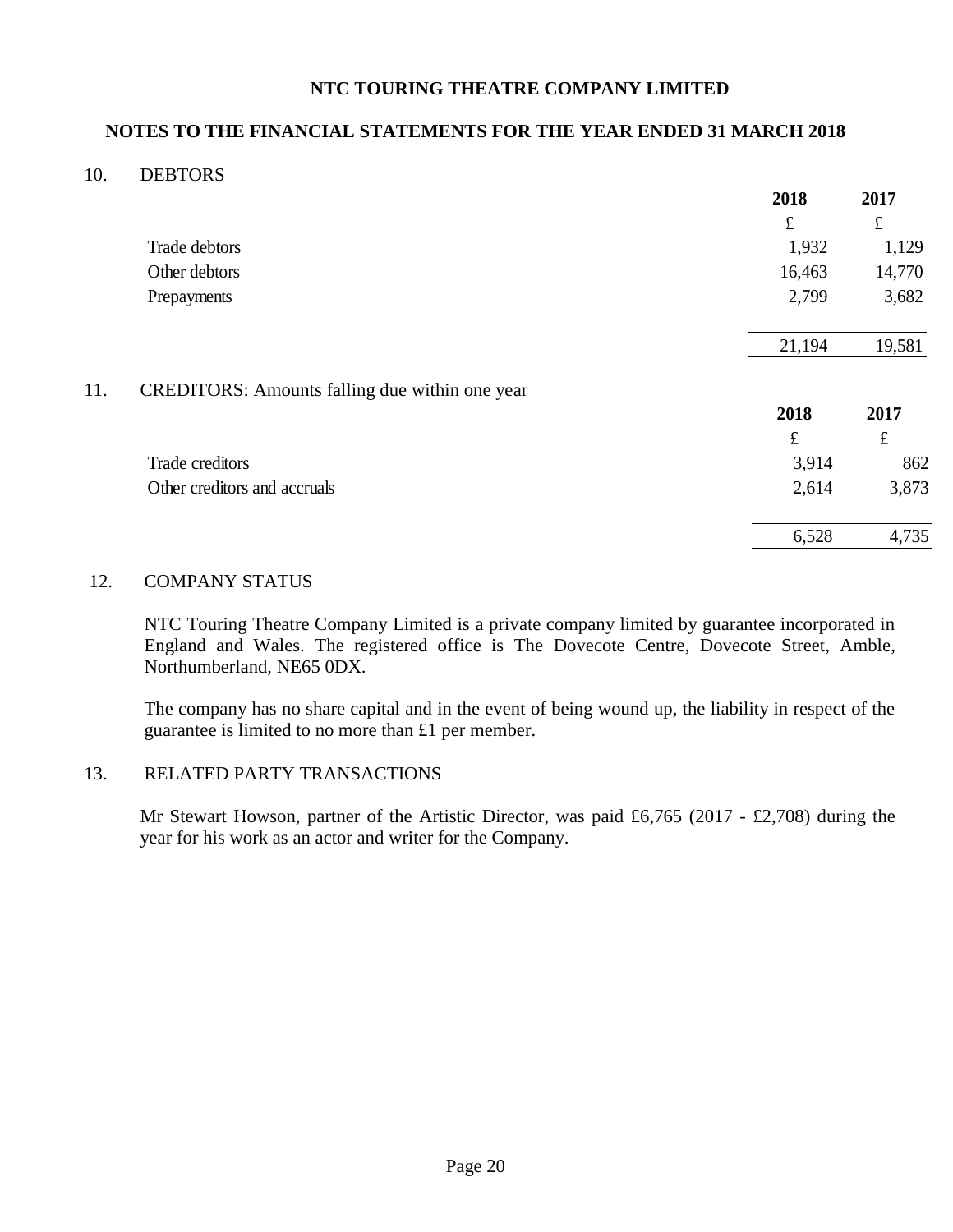# **NOTES TO THE FINANCIAL STATEMENTS FOR THE YEAR ENDED 31 MARCH 2018**

### 14. ANALYSIS OF NET ASSETS BETWEEN FUNDS **2018 General Designated Restricted Total**

|                       | £       | £                            | £     | £       |  |
|-----------------------|---------|------------------------------|-------|---------|--|
| Tangible fixed assets | 3,228   |                              | 0     | 3,228   |  |
| Net current assets    | 34,101  | 36,265                       | 900   | 71,266  |  |
|                       | 37,329  | 36,265                       | 900   | 74,494  |  |
| Previous year:        |         |                              |       |         |  |
|                       | General | <b>Designated Restricted</b> |       |         |  |
|                       | £       | £                            | £     | £       |  |
| Tangible fixed assets | 50,575  | 363,622                      | 0     | 414,197 |  |
| Net current assets    | 22,128  | 24,317                       | 1,200 | 47,645  |  |
|                       | 72,703  | 387,939                      | 1,200 | 461,842 |  |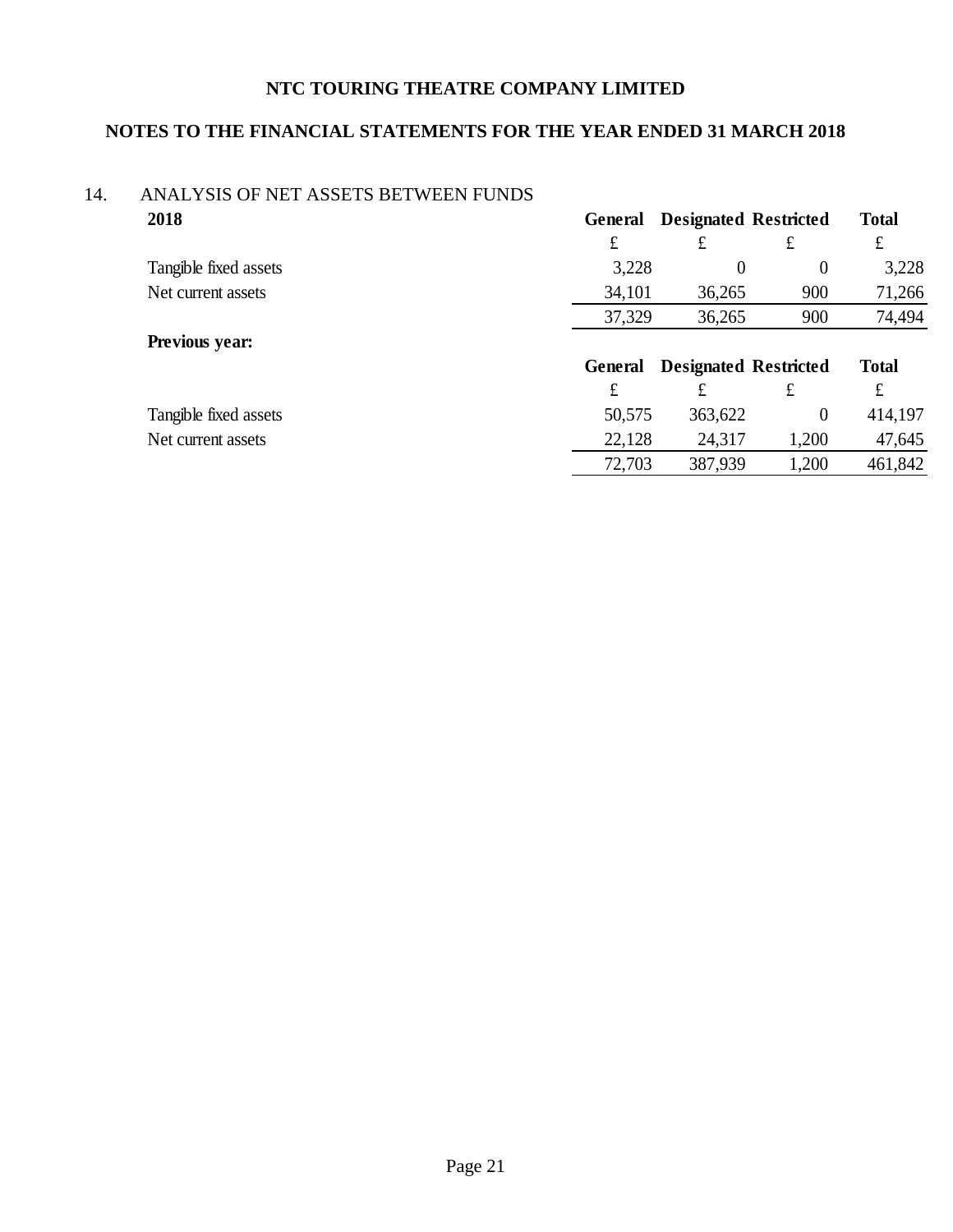# **NOTES TO THE FINANCIAL STATEMENTS FOR THE YEAR ENDED 31 MARCH 2018**

# 15. MOVEMENT IN FUNDS

|                                 |                      |                  |                  | Taxation         |                   |
|---------------------------------|----------------------|------------------|------------------|------------------|-------------------|
|                                 | As at 1              | Incoming         | Outgoing         | and              | As at 31          |
| 2018                            | <b>April 2017</b>    | resources        | resources        | <b>Transfers</b> | <b>March 2018</b> |
| <b>Unrestricted funds</b>       | $\pounds$            | $\pounds$        | $\pounds$        | $\pounds$        | $\pounds$         |
| General                         | 72,703               | 156,088          | (175, 347)       | (16, 115)        | 37,329            |
| <b>Designated funds</b>         |                      |                  |                  |                  |                   |
| Studio                          | 363,622              | $\boldsymbol{0}$ | (363, 622)       | $\boldsymbol{0}$ | $\boldsymbol{0}$  |
| NCC support                     | 20,287               | $\boldsymbol{0}$ | (20, 287)        | $\mathbf{0}$     | $\boldsymbol{0}$  |
| <b>SLA Fund</b>                 | $\boldsymbol{0}$     | $\boldsymbol{0}$ | $\boldsymbol{0}$ | 32,500           | 32,500            |
| <b>Cessation</b> fund           | 4,030                | $\boldsymbol{0}$ | $\mathbf{0}$     | (265)            | 3,765             |
| <b>Total unrestricted funds</b> | 460,642              | 156,088          | (559, 256)       | 16,120           | 73,594            |
| <b>Restricted funds</b>         |                      |                  |                  |                  |                   |
| <b>Grants re Shows</b>          | $\boldsymbol{0}$     | 17,933           | (17,933)         | $\boldsymbol{0}$ | $\boldsymbol{0}$  |
| Core grants                     | $\boldsymbol{0}$     | 4,000            | (3,100)          | $\Omega$         | 900               |
| Capital grants                  | 1,200                | $\boldsymbol{0}$ | $\boldsymbol{0}$ | (1,200)          | $\boldsymbol{0}$  |
| <b>Total restricted funds</b>   | 1,200                | 21,933           | (21,033)         | (1,200)          | 900               |
| <b>Total Funds</b>              | 461,842              | 178,021          | (580, 289)       | 14,920           | 74,494            |
|                                 |                      |                  |                  | Taxation         |                   |
|                                 | As at 1              | Incoming         | Outgoing         | and              | As at 31          |
| Previous year:                  | April 2016 resources |                  | resources        | <b>Transfers</b> | <b>March 2017</b> |
| <b>Unrestricted funds</b>       | $\pounds$            | $\pounds$        | $\pounds$        | $\pounds$        | $\pounds$         |
| General                         | 66,996               | 93,393           | (105,902)        | 18,217           | 72,704            |
| <b>Designated funds</b>         |                      |                  |                  |                  |                   |
| Studio                          | 366,264              | $\boldsymbol{0}$ | (2,643)          | $\boldsymbol{0}$ | 363,621           |
| NCC support                     | $\boldsymbol{0}$     | 50,000           | (29,713)         | $\boldsymbol{0}$ | 20,287            |
| <b>Cessation</b> fund           | 5,000                | $\boldsymbol{0}$ | $\boldsymbol{0}$ | (970)            | 4,030             |
| <b>Total unrestricted funds</b> | 438,260              | 143,393          | (138, 258)       | 17,247           | 460,642           |
| <b>Restricted funds</b>         |                      |                  |                  |                  |                   |
| Grants for the Arts Award       | $\boldsymbol{0}$     | 35,100           | (35,100)         | $\boldsymbol{0}$ | $\boldsymbol{0}$  |
| <b>Grants re Shows</b>          | $\boldsymbol{0}$     | 26,295           | (26, 295)        | $\mathbf{0}$     | $\boldsymbol{0}$  |
| Capital grants                  | $\boldsymbol{0}$     | 3,677            | $\boldsymbol{0}$ | (2,477)          | 1,200             |
| <b>Total restricted funds</b>   | $\boldsymbol{0}$     | 65,072           | (61, 395)        | (2, 477)         | 1,200             |
|                                 |                      |                  |                  |                  |                   |